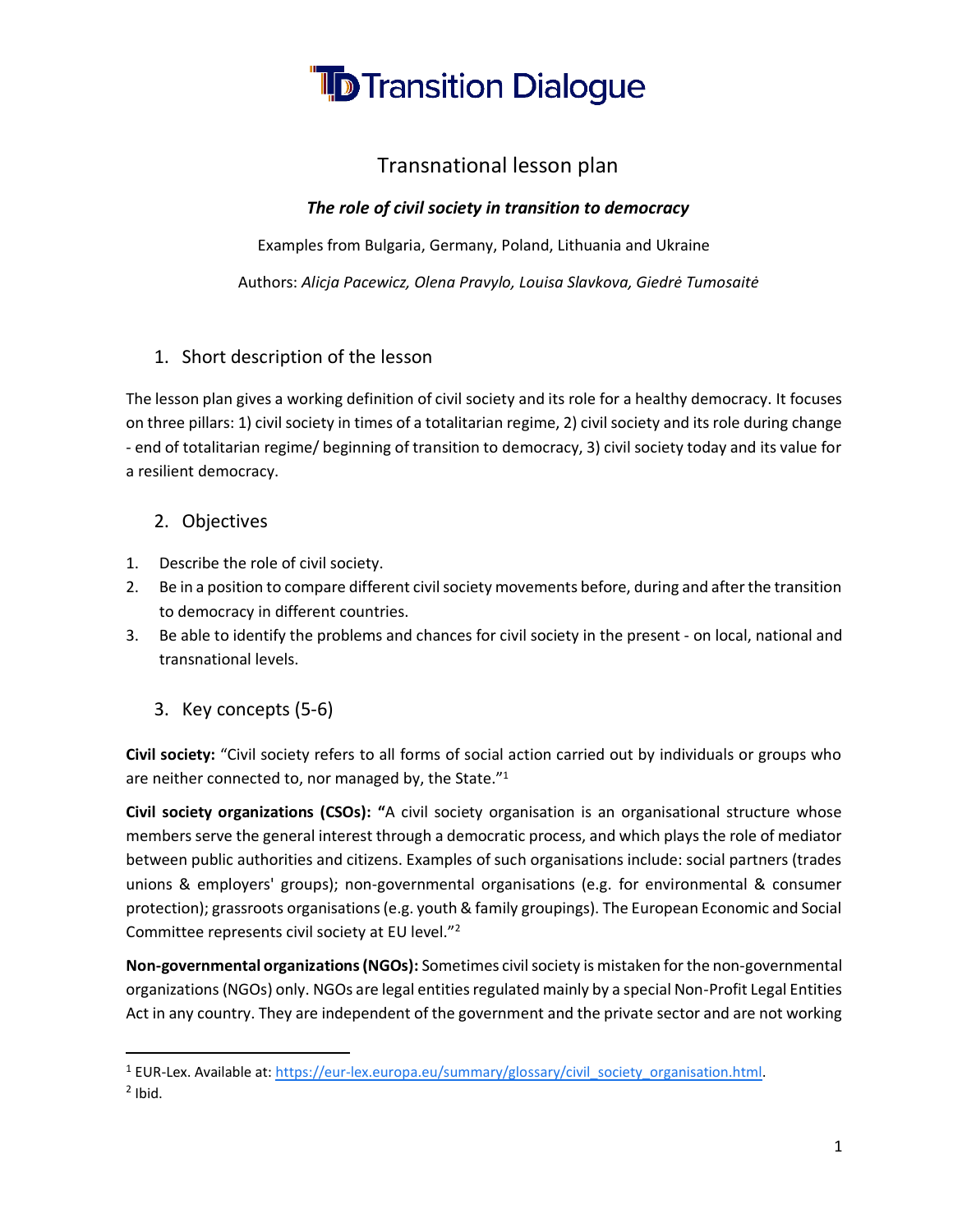for profit; they are guided by certain goals and values set out in their statutes. Such a goal can be to support society as a whole or some of its individual groups (parents, children, artists, minority groups, journalists, etc.).

**Active citizenship:** "Active citizenship means people getting involved in their communities and democracy at all levels from local to national and global. An active citizen promotes the quality of life in a community through both political and non-political processes developing a combination of knowledge, skills, values and motivation to work to make a difference in the society."<sup>3</sup>

**Totalitarianism:** "Totalitarianism is a form of government that attempts to assert total control over the lives of its citizens. It is characterized by strong central rule that attempts to control and direct all aspects of individual life through coercion and repression. It does not permit individual freedom. Traditional social institutions and organizations are discouraged and suppressed, making people more willing to be merged into a single unified movement. Totalitarian states typically pursue a special goal to the exclusion of all others, with all resources directed toward its attainment, regardless of the cost."<sup>4</sup>

**Pluralism:** "Pluralism, in political science, the view that in liberal democracies power is (or should be) dispersed among a variety of economic and ideological pressure groups and is not (or should not be) held by a single elite or group of elites. Pluralism assumes that diversity is beneficial to society and that autonomy should be enjoyed by disparate functional or cultural groups within a society, including religious groups, trade unions, professional organizations, and ethnic minorities."<sup>5</sup>

#### 4. Key questions

- 1. Can civil society exist in a totalitarian regime and, if so, how?
- 2. What role does civil society play in times of transition to democracy?
- 3. Why is civil society important for a functioning democracy?
	- 5. Step-by-step description of the lesson

#### **Introductory words: Why focusing on the role of civil society?**

*The idea that a dynamic, active and independent civil society is crucial to the health of any democracy, has gained momentum in the last century, and even more so after the fall of the Berlin Wall and the end of communism in Eastern Europe.*

*It is a key feature of totalitarian states, such as Bulgaria, Lithuania, Poland or Ukraine before 1989/91 that the ruling regime puts under total control all spheres of human life and there is practically no space for people's own initiative or organization outside the structures of power. This, indeed, is the situation within the extreme form of totalitarianism, but various subcultures, underground movements, and, sooner or later, forms of civil protest and disobedience emerge even under the most oppressive regimes.* 

<sup>&</sup>lt;sup>3</sup> European university college Association (EucA). Available at: [https://www.euca.eu/activecitizenship.](https://www.euca.eu/activecitizenship)

<sup>4</sup> Britannica (2021). Available at[: https://www.britannica.com/topic/totalitarianism.](https://www.britannica.com/topic/totalitarianism)

<sup>5</sup> Britannica (2008). Available at[: https://www.britannica.com/topic/pluralism-politics.](https://www.britannica.com/topic/pluralism-politics)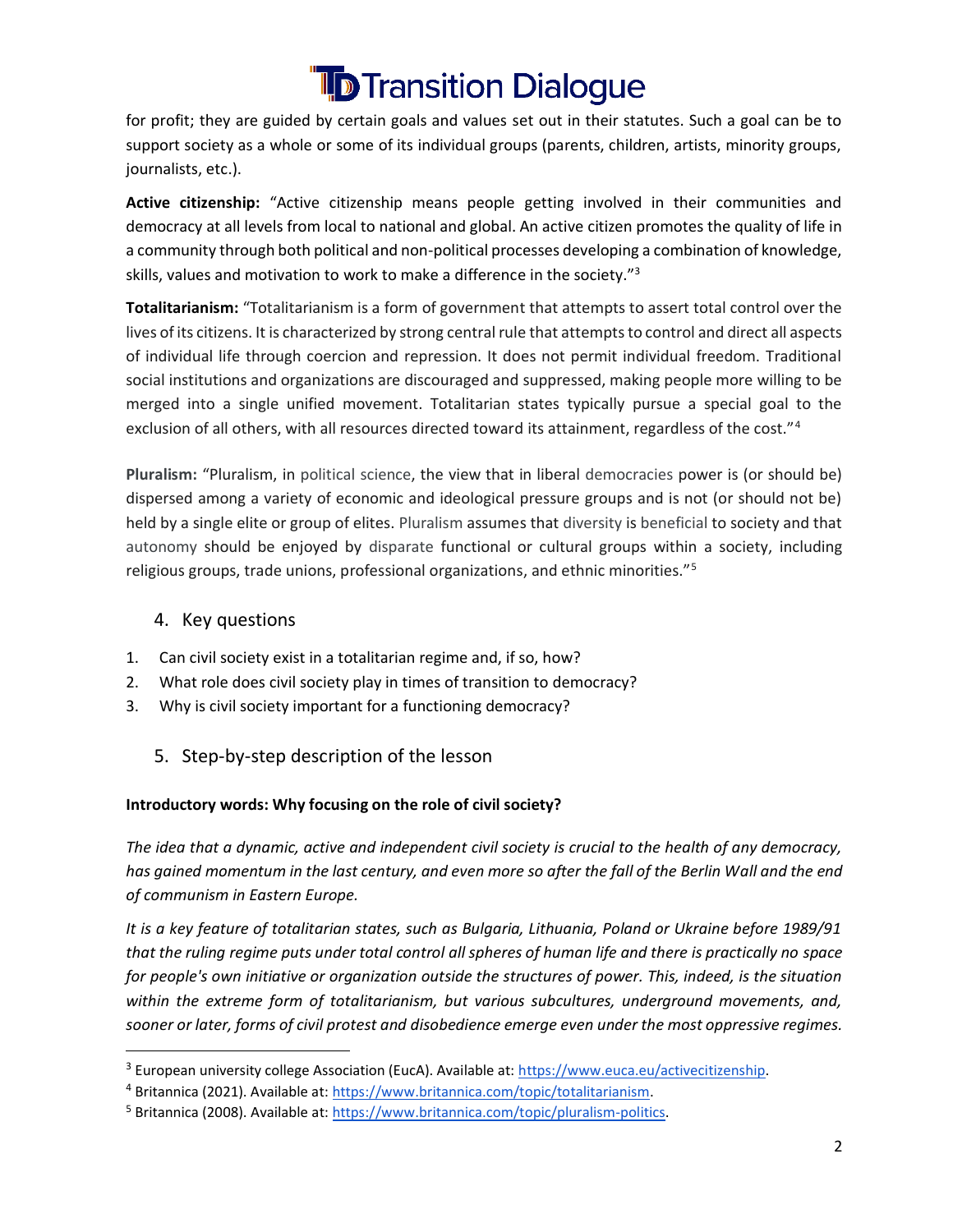*The attacks seen in recent years in many countries around the world against CSOs that criticize their governments or denounce abuses of power show that non-democratic leaders see civil society as a threat to their existence.* 

*Against this background we deem it even more important to point out the power of the citizens and civil society for change to happen and democracies to flourish. That is why we chose to develop teaching materials that focus on the historical role of civil society for the process of transition to democracy in post-communist countries in Eastern Europe. The lesson plan is split into three units: unit I is dealing with civil society before 1989/91 in communist Europe; unit II explains civil society in times of changes after 1989/91 and; unit III looks into civil society today and why it is important to get involved.*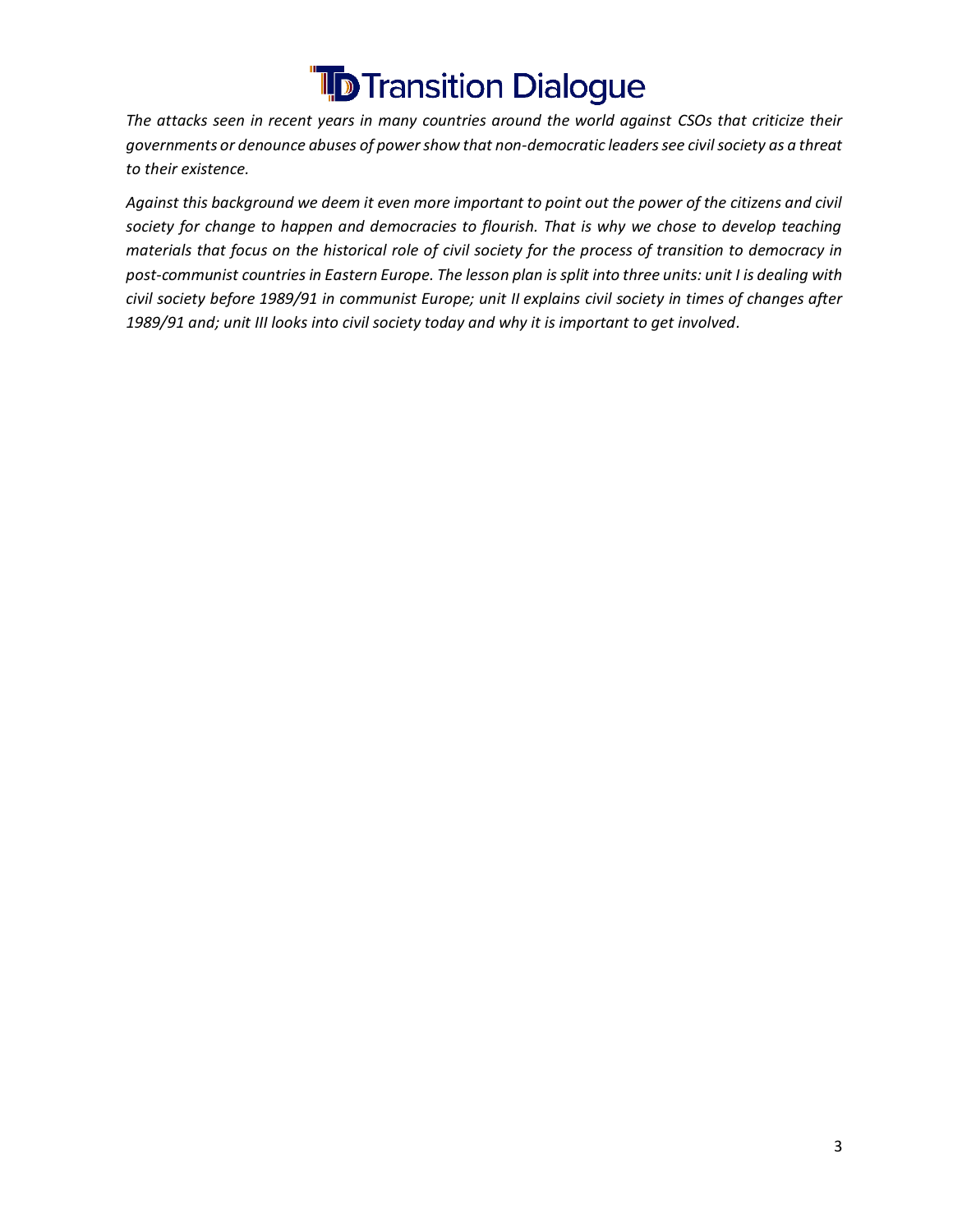

#### **Unit I: "Civil society before 1989/ 91 in communist Europe"**

Timeframe: 45 min (without ACTIVTY 1 (homework))

Materials: sticky notes, white board, markers, pre-printed photos, screen that everyone can watch and internet.

#### **ACTIVITY 1 (Homework): Analyze quotes – Who is representing civil society under a totalitarian regime?**

**Aim:** Have a basic understanding who represents civil society under a totalitarian regime and what are its forms and shapes. Learn that there is both genuine civil society and such organized by the state.

**Description:** Ask your students to listen to or read two quotes (SOURCE A) and answer the following questions:

- 1. Who represents civil society according to the speaker's statements? List as many examples as you can find?
- 2. What does the speaker mean by "*all these groups which were organized by the party and that would not really count as civil society"?*

#### **ACTIVITY 2: Analyze pictures and relate to what has been learned with the homework – Main actors of civil society and function** [10 min]

**Beginning of the lesson:** Give some introductory remarks to your students explaining that this part lesson consists of three parts: 1) civil society under communism, 2) civil society in times of transition to democracy and 3) civil society today.

**Aim:** Learn who the main actors of civil society are under a repressive regime (difference compared to democracy) and what the function (confrontation and resistance rather than cooperation) of civil society is. Understand how they differ compared to democracy.

**Description:** Split the class in groups and provide each group with markers, paper (a different color for each group) and a set of pictures (SOURCE B – Pictures SET I). Ask the students to take 5 minutes to look at the picture and describe what they see. Once the 5 minutes are over, hand out *a second set of* pictures (SOURCE B – Pictures SET II). The pictures are presenting different civil society actors from different country contexts (Bulgaria, Germany, Lithuania and Ukraine). While set I is presenting the "fake" civil society organized by the regime, set II is presenting the genuine civil society and protest actions.

Let each group nominate a person that will take notes and present the results of the group. Students should answer the following set of questions: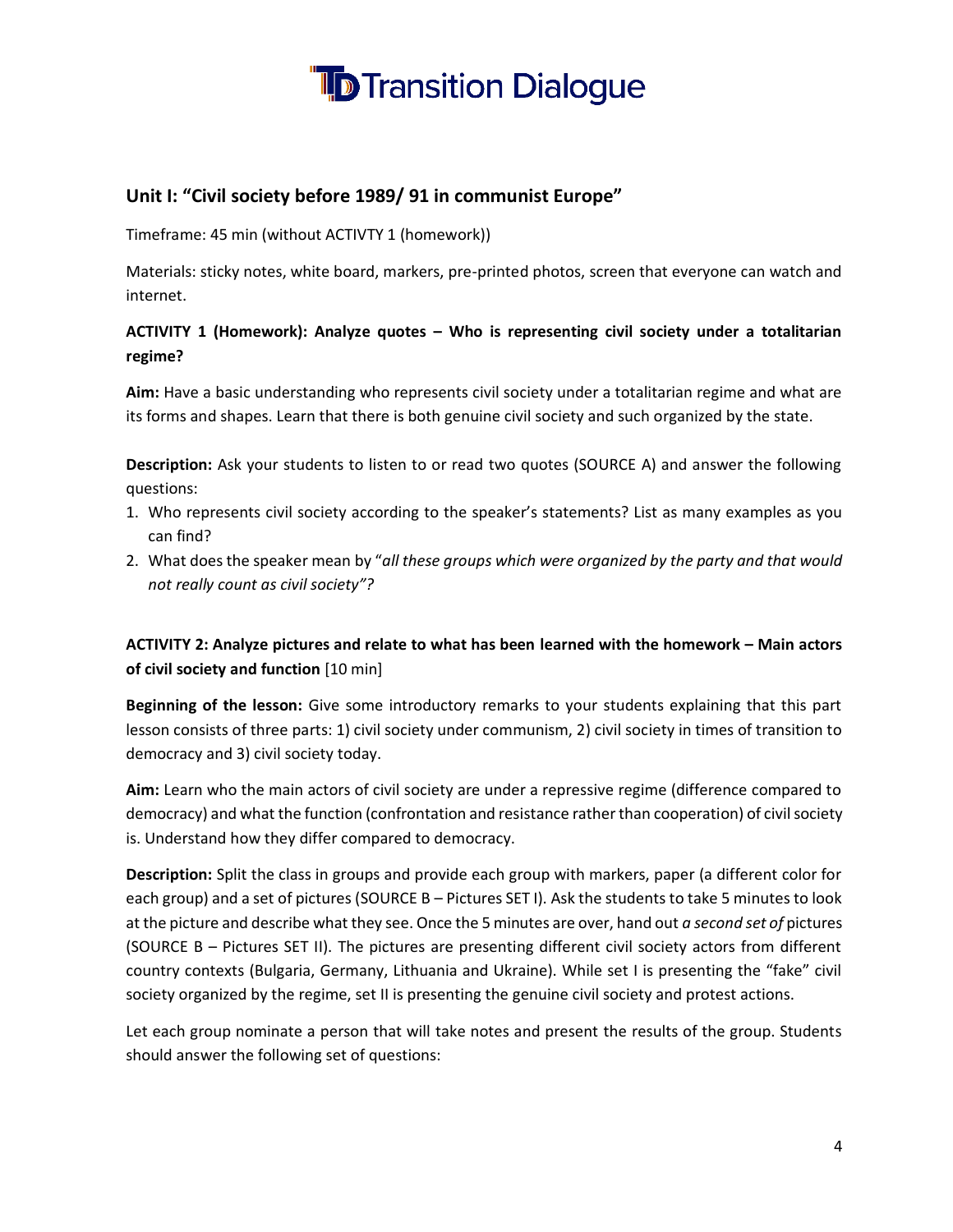- What do you see on the pictures? Be as specific as possible (which country, city, year, event, participants, etc.). What are the people doing? How do they look like? Are they representatives of civil society?
- Relate the pictures to the homework and describe which are the pictures representing the genuine civil society, which not and why. Describe the characteristics of both. Use sticky notes in two different colors.

In a next step, invite the note-takers to share on the whiteboard the following clusters of information:

- Who were the civil society representatives before 1989/ 91?
- How are they organized?
- What are they doing?

Gather back in class. First, ask the respective note takers to describe what the group observed on set I and set II of the pictures. Afterwards collect the sticky notes on a board. Wrap up the characteristics of both.

#### **ACTIVITY 3: Analyzing quotes – What comes first -- civil society or the end of a totalitarian regime?** [15 min]

**Aim:** Learn about the repressive apparatus of a communist regime and how it prevents the emergence of civil society.

**Description:** Provide your students with different quotes (SOURCE C) that illustrate the repressive nature of totalitarian regimes in Eastern Europe and discuss the following questions:

- What does it mean for the daily life of the people to live under a repressive regime?
- How can a genuine civil society evolve/ organize itself in a repressive regime? Describe the circumstance looking at the different contexts presented in the quotes. *Possible answer: Poland was not as repressive as Bulgarian regime. That's why resistance movement/civil society in Poland could emerge easier than in Bulgaria… - the more repressive a regime the less strong and therefore the less influential civil society can be*
- Can civil society overthrow a totalitarian regime? *Answer: yes and no. The weaker the regime the stronger the civil society and vice versa…*

#### **ACTIVITY 4: Summary and Homework** [5 min]

**Aim:** Understanding of the forms of civic participation in a totalitarian regime and the main features of a civil society before 1989.

**Description:** Wrap-up and repeat the main aspects dealt with in unit I. These are:

- The forms, shapes and function (confrontation and resistance rather than cooperation) of civil society under a repressive regime compared to those in a democracy (for additional support see SOURCE D).
- How people organized protest action in a totalitarian regime and the challenges they faced.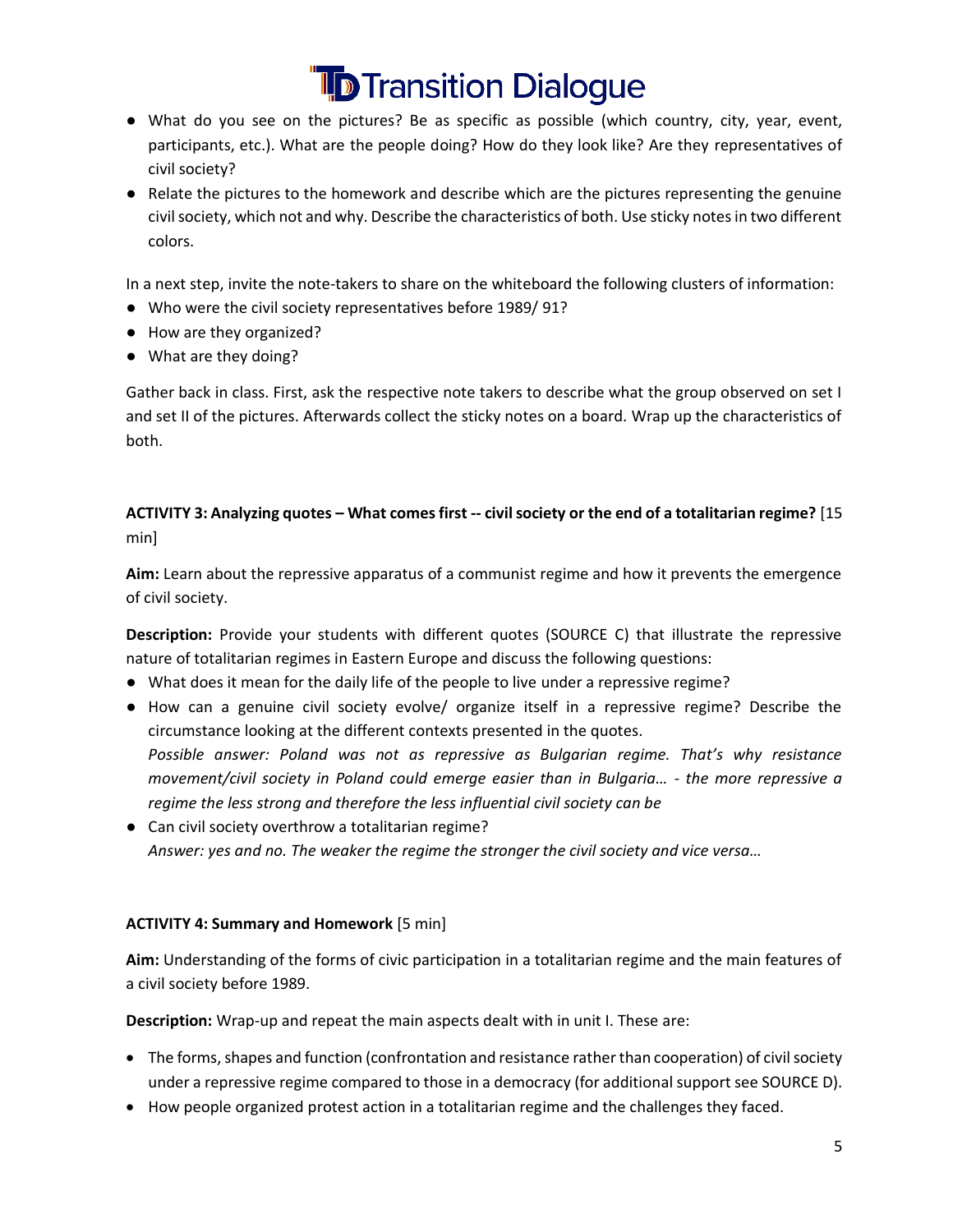• Understand that what every person does matters, but also understand that world events (e.g. *Perestroika*) do so too.

#### **ANNEX – Unit I**

#### **SOURCE A (ACTIVITY 1):**

Quotes by Christoph Eichhorn, German diplomat. The quotes are part of a discussion (histoTALK) on the particular role of civil society at the end of a totalitarian regime and the beginning of transition to democracy. The full discussion is available at: [https://www.facebook.com/SofiaPlatform/videos/2936072426612483.](https://www.facebook.com/SofiaPlatform/videos/2936072426612483)

#### *Quote 1 [min. 08:50 – 10:21]:*

*"A democracy without democrats does not work and democrats means democratic parties organized in a democratic parliament, voting in a government and voting it out, but also democrats in the general public who are deeply convinced about the importance of democracy – all of it was not there in Germany until 1945<sup>6</sup> . To a certain extent it was there, but very very limited. [...] East Germany from 1945 to 1989<sup>7</sup> was another totalitarian regime, another dictatorship, a communist ruled system. There was no such thing as civil society. Society was organized in all sorts of groups depending on the one communist party and whatever the communist party ordered these so-called groups in society implemented and executed. But this has nothing to do with a civil society in a free democratic country."* 

#### *Quote 2 [min. 37:52 – 40:41]:*

*"I think we can discuss our joint – German, Bulgarian, Hungarian, Polish, Czech, Baltic, Ukrainian etc. experience, our joint experience, throughout the night. If we have one word where it all comes down to then it is the word freedom. And the point I would like to make is…you know, when I walk through the Brandenburg Gate<sup>8</sup> in the middle of Berlin, this is the symbol of freedom denied, freedom lost and freedom regained in 1989. The point I´d like to make is this: sometimes in our discussions we question (you know) was all of this a big illusion. Were we dreaming of paradise 30 years ago and look where we are now. So much more difficult, so many illusions gone. And I would argue that we have to sort of reconsider the fundamental element that we are talking about here and that is freedom. The fact that things take longer or that there are setbacks or that there are illusions certainly dust does not mean that the fundamental importance of freedom is an illusion or that we should stop investing in it. This is fundamentally important. When you are looking at the East German experience; I mentioned earlier all these groups which were organized by the party and that would not really count as civil society. But at the same time you had people writing songs, you had people working to improve the environment where* 

<sup>6</sup> 1945 marks the defeat of Germany in World War II (1939-1945) and the end of the Nazi-dictatorship.

 $<sup>7</sup>$  At the end of World War II, in 1945, Germany was divided into the Western Federal Republic of Germany (FRG)</sup> and the Eastern German Democratic Republic (GDR). The latter was ruled under a communist dictatorship till the reunification with Western Germany in 1989/90.

 $8$  The Brandenburg Gate is an 18<sup>th</sup> century neoclassical monument, located in the center of the German capital Berlin. Being a site for many major historical events it is today considered as both, a symbol of the turbulent history of Europe and Germany, but also of European unity and peace.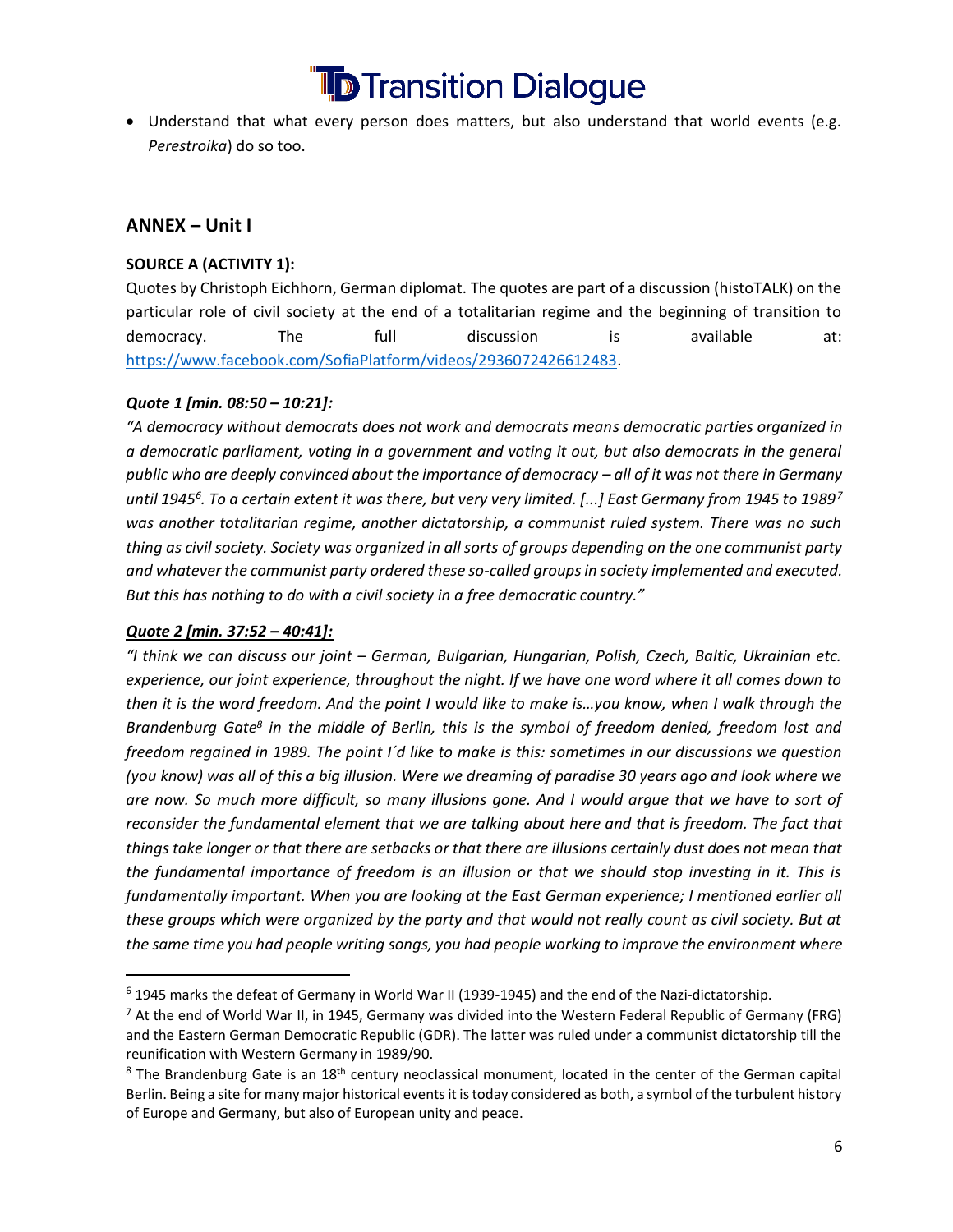*they lived, you had people doing Samizdat<sup>9</sup> , you know, writing down the stories which their parents and their grandparents were telling them and circulating them, writing it themselves and circulating them to their friends. So all of this existed despite the fact that the larger system was a repressive system. So the fundamental desire of every human being to be free was always there and will always be there."* 

#### **SOURCE B (ACTIVITY 2):**

Pictures SET I: "fake" civil society organized by the regime

● Lithuania - Youth parade



Source: Vincas Tumosa

Pictures SET II: genuine civil society and protest actions

● Bulgaria - First civic protest organized in Ruse against air pollution coming from the Verahim plant in the neighboring, then-communist Romania

<sup>&</sup>lt;sup>9</sup> Samizdat was a form of dissident activity across the former Eastern Bloc countries, in which individuals reproduced publications censored by the Soviet dictatorship. This happened often manually because most of typewriters or printing devices required permission to access granted by the Soviet forces. The written off documents were then passed from reader to reader.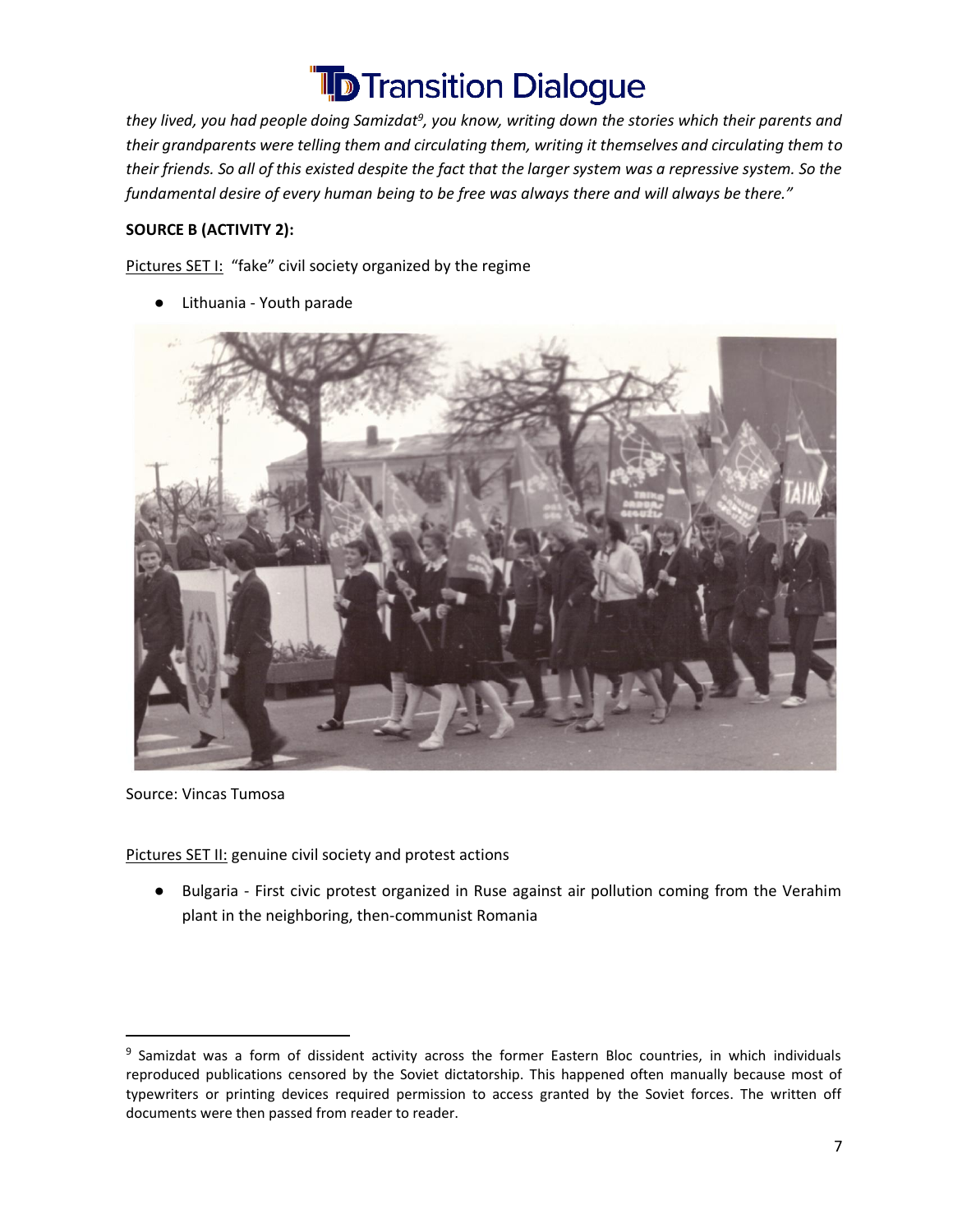

Source: socbg.com

● Lenin Shipyard workers on strike in August 1980, with the name of the state-controlled trade union crossed out in protest

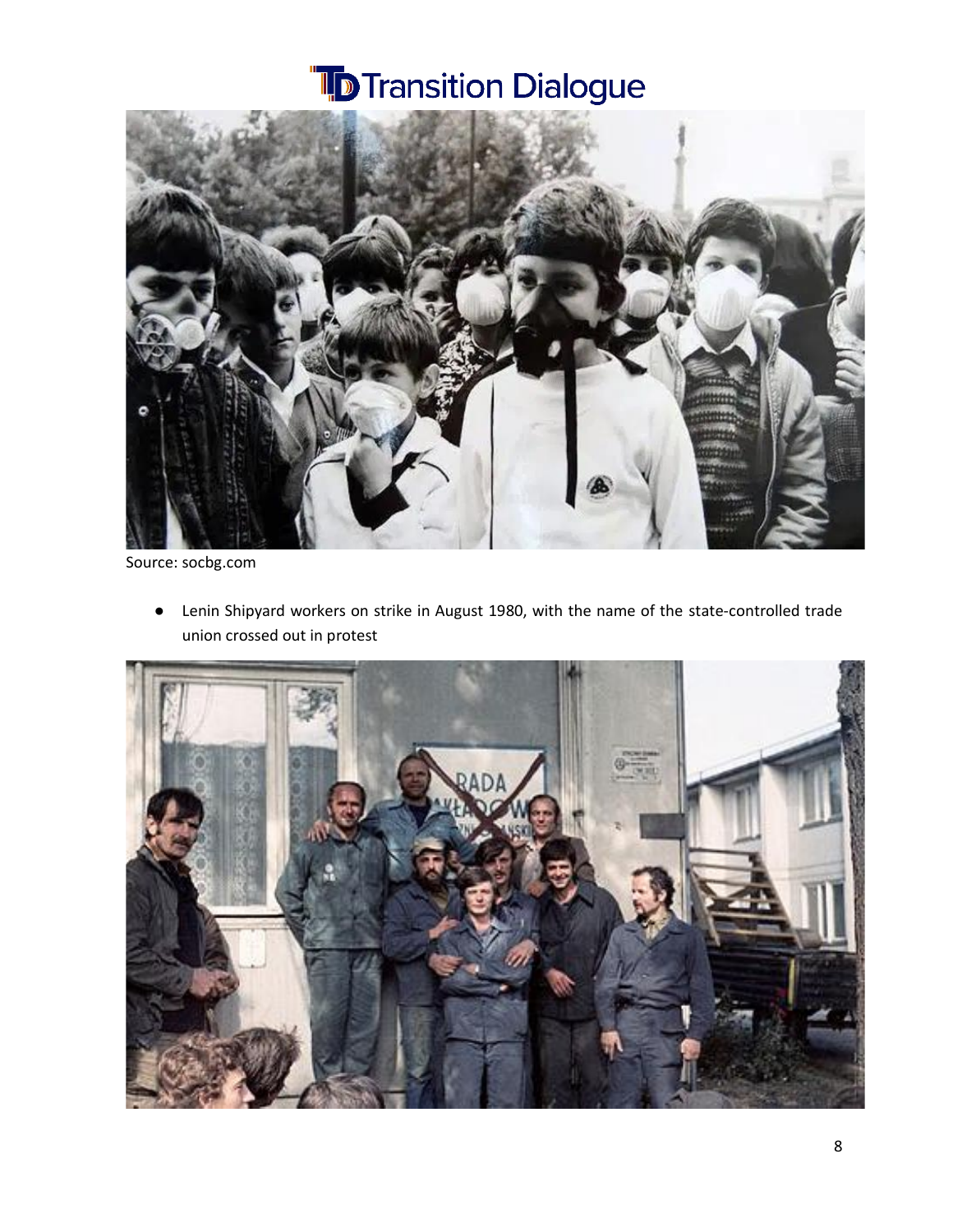Source: wikimedia.org

[\(https://upload.wikimedia.org/wikipedia/commons/thumb/3/30/Strajk\\_sierpniowy\\_w\\_Stoczni\\_Gda%](https://upload.wikimedia.org/wikipedia/commons/thumb/3/30/Strajk_sierpniowy_w_Stoczni_Gda%C5%84skiej_im._Lenina_09.jpg/1280px-Strajk_sierpniowy_w_Stoczni_Gda%C5%84skiej_im._Lenina_09.jpg) C5%84skiej im. Lenina 09.jpg/1280px-Strajk sierpniowy w Stoczni Gda%C5%84skiej im. Lenina 09.jpg)

Germany – West and East Germans at the Brandenburg Gate and the Berlin Wall, symbolic for peaceful protests that lead to the fall of the Berlin Wall and the collapse of totalitarian regimes in Central and Eastern Europe



Source: wikimedia.org [\(https://upload.wikimedia.org/wikipedia/commons/1/1c/West\\_and\\_East\\_Germans\\_at\\_the\\_Brandenb](https://upload.wikimedia.org/wikipedia/commons/1/1c/West_and_East_Germans_at_the_Brandenburg_Gate_in_1989.jpg) [urg\\_Gate\\_in\\_1989.jpg\)](https://upload.wikimedia.org/wikipedia/commons/1/1c/West_and_East_Germans_at_the_Brandenburg_Gate_in_1989.jpg)

#### **SOURCE C (ACTIVITY 3):**

#### *Quote 1:*

*"The majority of people developed some sort of dual existence - they kept their real attitude/ sentiment, moral and cultural values within themselves, while outside they put on the mask of adaptive and obedient citizens. A similar mentality exists till today and hinders the development of an authentic civil society. The division of the "real" and the "public" life is in deep contradiction with the essence of civic*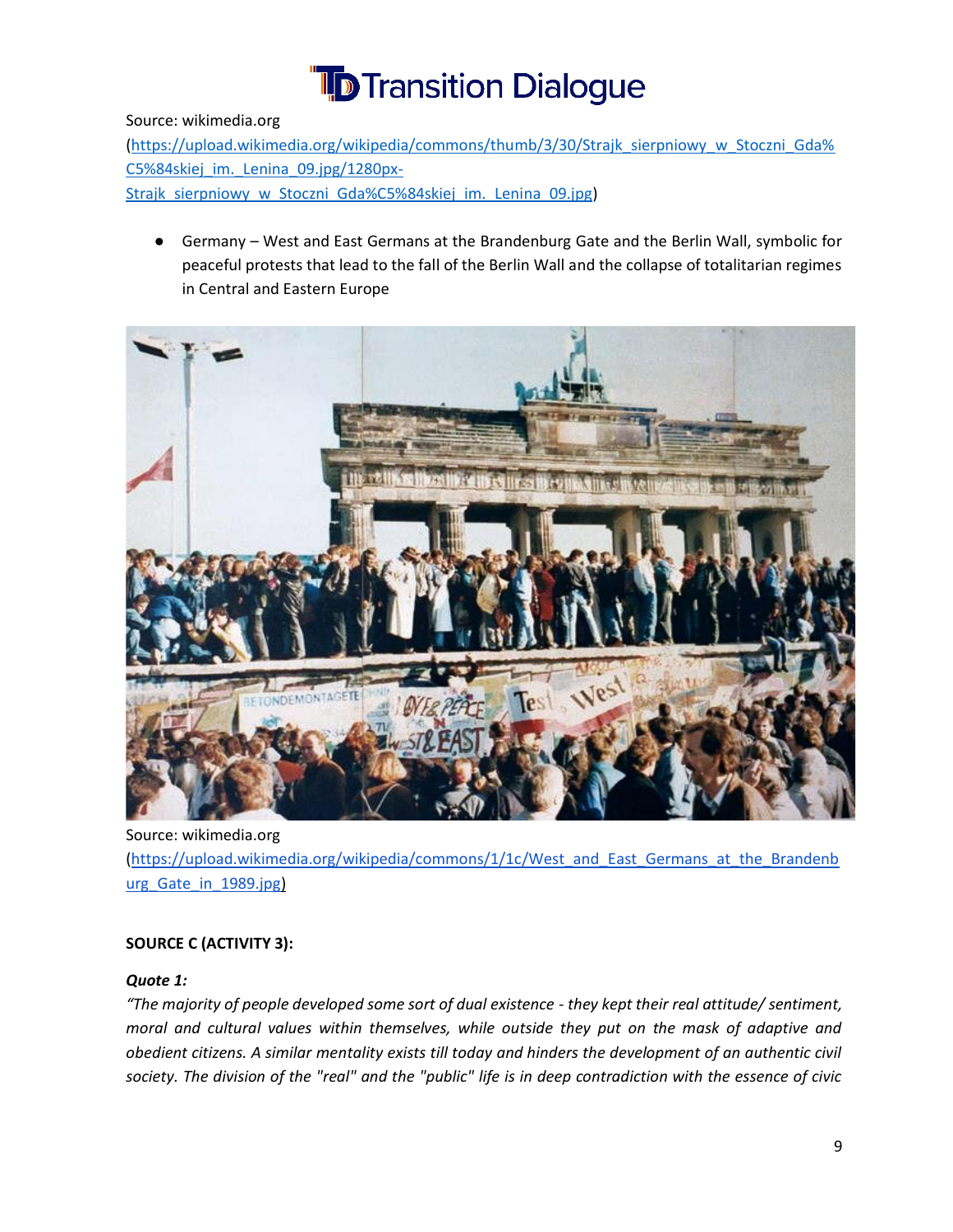

*consciousness, which ultimately consists precisely in the fact that people share and publicly defend their values."*

Reference: Maria Dermendzhieva, How state security controls the state and the people, in: Sofia Platform Foundation (2017), What happened before '89? History collection on communism in Bulgaria (BG), p. 95. Available at: [http://sofiaplatform.org/wp-content/uploads/2018/03/Students](http://sofiaplatform.org/wp-content/uploads/2018/03/Students-manual_lessons-from-the-past_FINAL.pdf)manual lessons-from-the-past FINAL.pdf (in Bulgarian)

#### *Quote 2:*

*"I think at that time, especially in Bulgaria, but also in other Eastern European countries, we had a real totalitarian regime. And if the regime is really totalitarian you cannot topple it from beneath - meaning that you don´t have civil society that is allowed to exist and to become strong enough to question the authority of the state."* 

*Prof. Momchil Metodiev, in histoTALK – The role of civil society in times of transition*

#### *Quote 3: Lithuania*

*The [Communist] party's and the country's leadership lived in isolation from the "working people." People called them "the nomenclature". Much depended on the wishes and will of the heads of the government and their subordinates: service position, distribution of material goods (those never in public shops) and so on. Sanatoriums, food warehouses, polyclinic, canteens and many other establishments accessible only through the back door and without nameplates. People have used to add the word "spec" (as special – ed.) to their names. That created great opportunities for the flourishing of government corruption and outraged the so-called "ordinary" Soviet people.*

*Čepulis A. Klubo "Po Zodiaku" veiklą prisiminus… (3). Mokslo Lietuva, March 24, 2013, available a[t](http://mokslolietuva.lt/2013/03/klubo-po-zodiaku-veikla-prisiminus-3/) <http://mokslolietuva.lt/2013/03/klubo-po-zodiaku-veikla-prisiminus-3/> [17-05-2021]*

*Censorship under the Soviets was designed not only to protect state secrets, but also to control the ideological content of works of art. The legitimacy of the Soviet regime, the "correct" interpretation of history, the greatness of the Russian people, and the "decay" of the West were but a few of the more important "guidelines" that one had to follow when speaking of the world at large. Adherence to these rules was closely monitored by censors. As they sought to navigate their way around forbidden subjects, writers and artists developed a complex language of metaphors and allusions [Aesopian language] to avoid prohibitions imposed by censors. <...> [B]oth reader and censor scoured texts for possible anti-Soviet references, both performing an interpretive function, the results of which depended on the interpreter's skills.*

*Kmita R. 1965–1972: RESURGENCE, available a[t](http://www.mmcentras.lt/cultural-history/cultural-history/literature/19651972-resurgence/19651972-resurgence/75970) [http://www.mmcentras.lt/cultural-history/cultural](http://www.mmcentras.lt/cultural-history/cultural-history/literature/19651972-resurgence/19651972-resurgence/75970)[history/literature/19651972-resurgence/19651972-resurgence/75970](http://www.mmcentras.lt/cultural-history/cultural-history/literature/19651972-resurgence/19651972-resurgence/75970) [17-05-2021]*

#### *Quotes 4: Ukraine*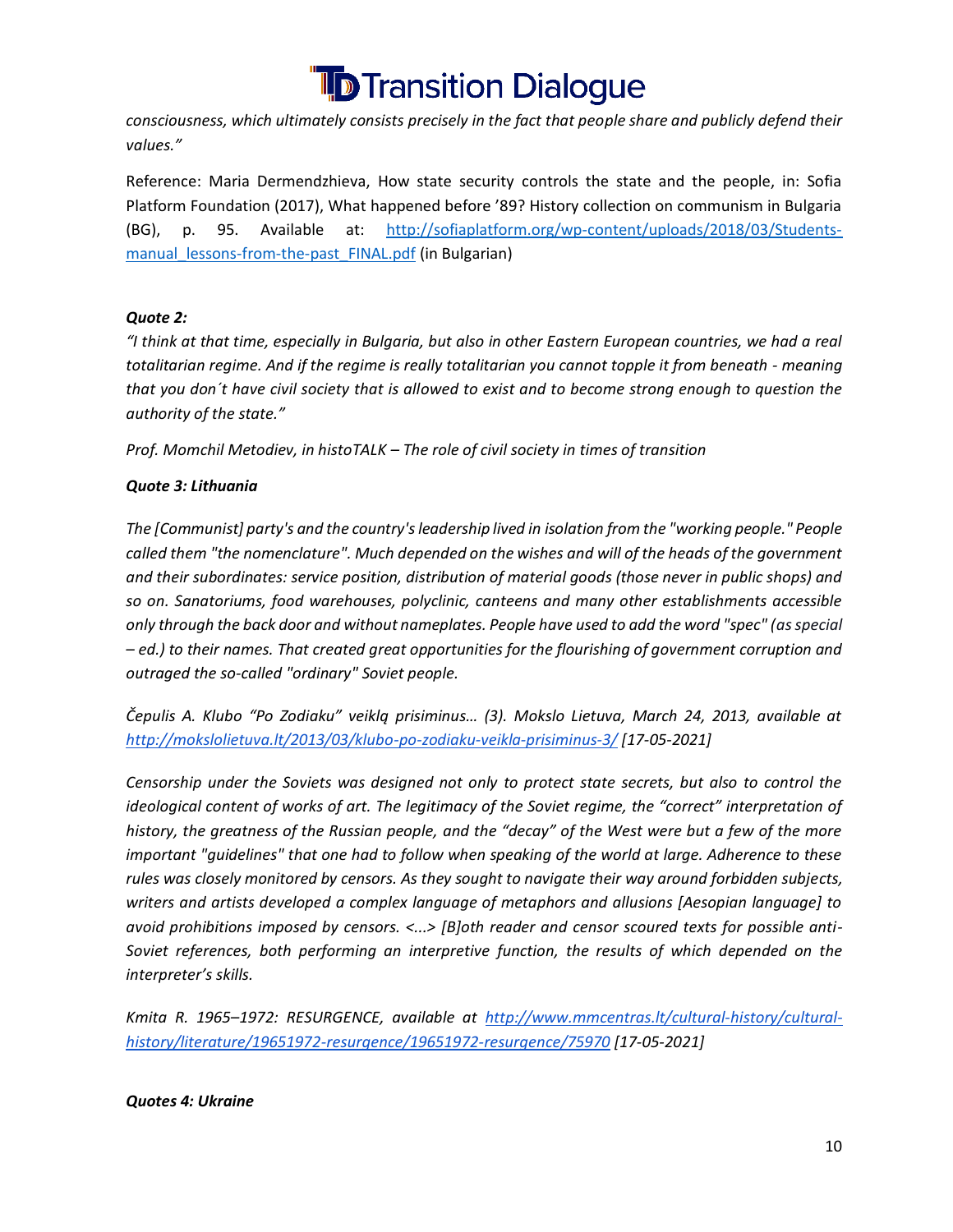

1. Special message of the Communist Party Central Committee, February 18, 1986 *In Moscow, on the red square, a resident of the city of Pervomaisk, Luhansk region, Kutsyaba Iosif Dmitrievich, born in 1909, a carpenter of the Pervomay coal mine named after the Krupskaya trust, tried to burn himself with gasoline. The self-immolation of Kutsyab prevented the act. Kutsyaba voluntarily left his job and went to Moscow. At work and in everyday life it is characterized negatively. Lives without a family. He systematically sent statements to the party and Soviet bodies, in which he expressed dissatisfaction with the heads of the enterprise where he worked. In 1944 he was convicted of anti-Soviet activities in the city of Lvov. Released from prison in 1951. An investigation is underway.* – *Chairman of the State Security Committee under the Council of Ministers of the Ukrainian SSR V. Nikitchenko.*

**THE THE REPARABING ESTERN KOMITET AEP WASHING IS ESSEEK H KOMHTET TOCYAR** despage 1958  $1.5/4$ HONODE  $1968$  $-11591$ ЦЕНТРАЛЬНЫЙ КОМИТЕТ КОМИУНИСТИЧЕСКОЙ ПАРТИИ  $\mathcal{I} \ \mathbb{E} \ \mathbb{P} \ \mathbb{A} \ \mathbb{H} \ \mathbb{H}$ AZLHE KOMMIST KOMM CHEIMAREGOE COOBIERER  $130^{8}$  $20$ KACKAATKAL KOMMISTA TOCESSONACHOCTM HPH /в. никитчинко. murualay

#### 2. Report of the Central Committee of the Communist Party of Ukraine

*In addition to No. 1147 / H of November 6, 1968, we report that Makukha, who committed selfimmolation, died in the hospital at 23:00 on November 6. By checking Makukh's identity, it was established that he had connections among nationalist elements in the city of Kiev. No data was obtained on his visits to these connections until the moment of self-immolation. The body of Makukh on November 13 was taken by his wife to the city of Dnepropetrovsk for burial. The State Security Committee under the Council of Ministers of the Ukrainian SSR, together with the police, are taking measures to prevent the spread of information about the fact of Makukh's self-immolation, the content of the letter left by him, to prevent the use of the incident by anti-Soviet elements for hostile purposes, as well as to prevent possible undesirable excesses during the funeral of Makukh*. – *Chairman of the State Security Committee under the Council of Ministers of the Ukrainian SSR V. Nikitchenko.*

#### **SOURCE D (ACTIVITY 4)**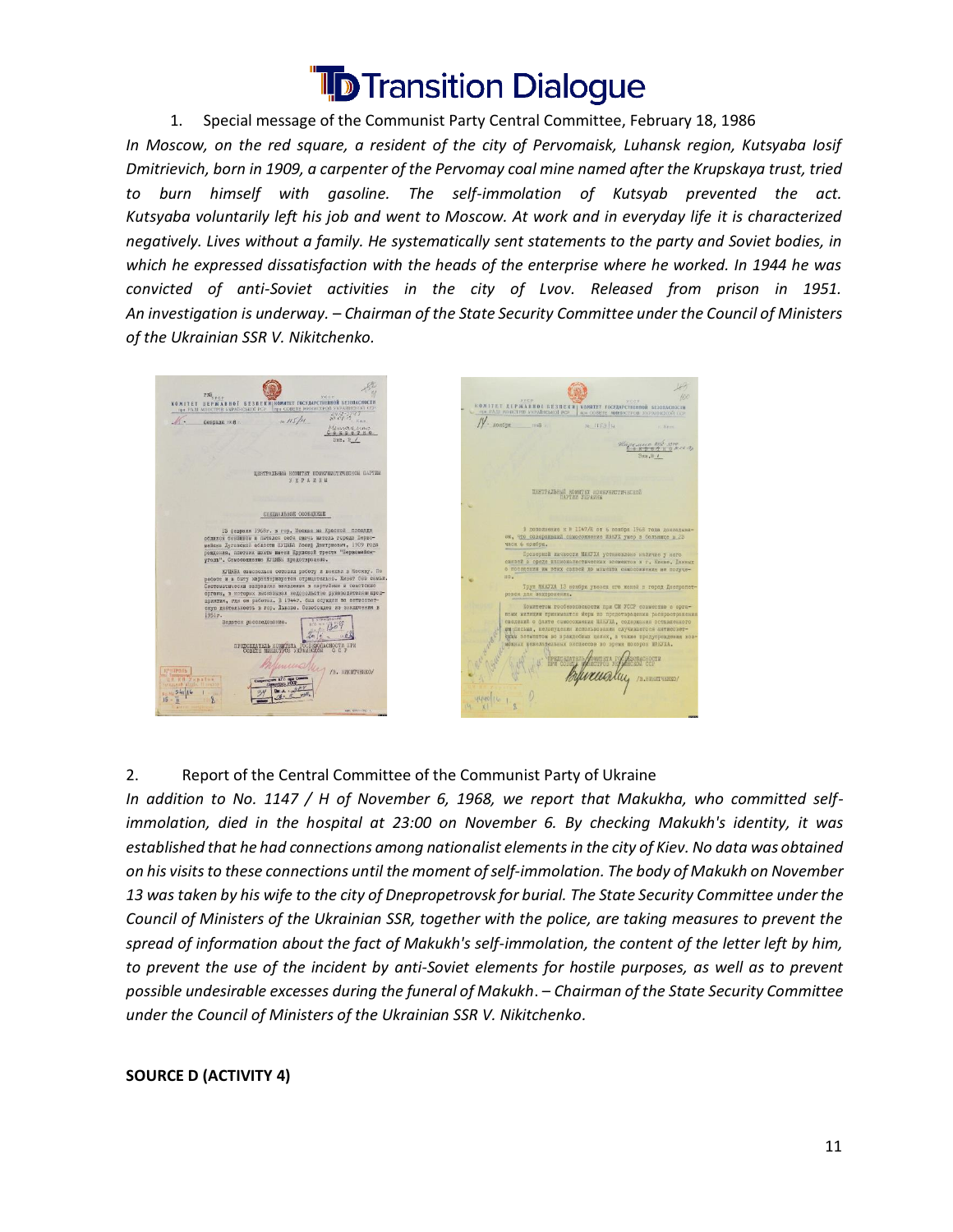

*Graph 1: Forms of participation – Cooperation vs. confrontation*



Civil

- What are possible forms of participation in a totalitarian regime?
- Where could political parties and business be located in this graph?
- Does civil society function outside of the government and private sector? How?

State Society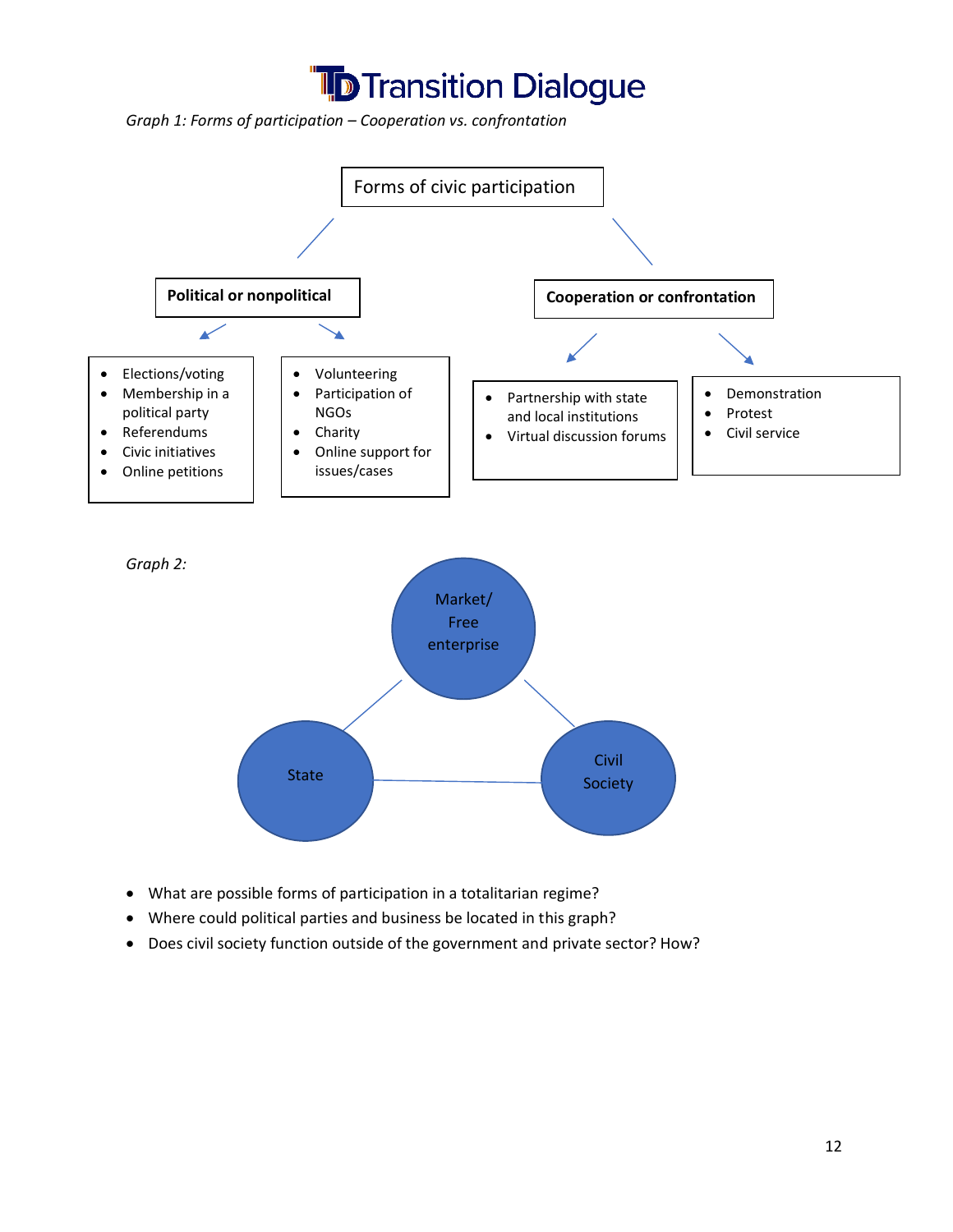

#### **UNIT II: "Civil society in times of changes"**

**Materials:** pre-printed material, sticky notes, white board, screen that everyone can watch, computer, beamer and internet.

**Introduction:** Recapitulate what has been discussed in unit I regarding civil society. Explain, that this unit will deal with the role of civil society during the change processes in Eastern Europe after 1989 and the fall of the totalitarian regimes.

#### **ACTIVITY 1: Transition of 1989: from … to…? (15-18 minutes)**

**Aim:** Consolidate learning outcomes of the previous unit. Reflect upon the reasons that brought people to the civil movements and protests in the early 90'ies.

**Description:** Each student receives one quote (Source A). Ask students to read the quote individually and write down, in their own words, 1-2 reasons that were important factors for massive changes to start in countries of Central and Eastern Europe in 1989.

Split students into the groups according to the quotes received (app. 4-5 students in a group). Ask students to discuss and agree on 1 or 2 reasons to be presented to the rest of the class. Each group appoints their note-taker that would report the results of the group to the rest of the class. Note takers of each group present the results of the group providing a very brief justification behind. Other groups can react briefly. Wrap up the discussion, provide your feedback.

#### **ACTIVITY 2: Triumph of the civil society (15-18 minutes)**

**Aim:** Understand the role that civil society played at the beginning of the transition period to democracy and its contribution to the changes. Understand diversity and uniqueness of each country's experiences and situation.

**Description:** Show students a video created by Radio Free Europe" (Source B). Since students are already working in the groups, ask each group to come up with their own title for the video. Ask 3 groups to name the title and explain why they choose it. Collect feedback from other groups. Choose one of the following questions to discuss with the students:

- o Why are the events of 1989 in post-communist and post-Soviet regions often called "domino effect"?
- o How can you define the role of civil society in the events of 1989?

#### **ACTIVITY 3: Civil Society in post-communist Europe: weakening or getting stronger? (12-15 minutes)**

**Aim:** Learn about the different perspectives on the role of civil society in the transition period to democracy and understand the argument behind these perspectives.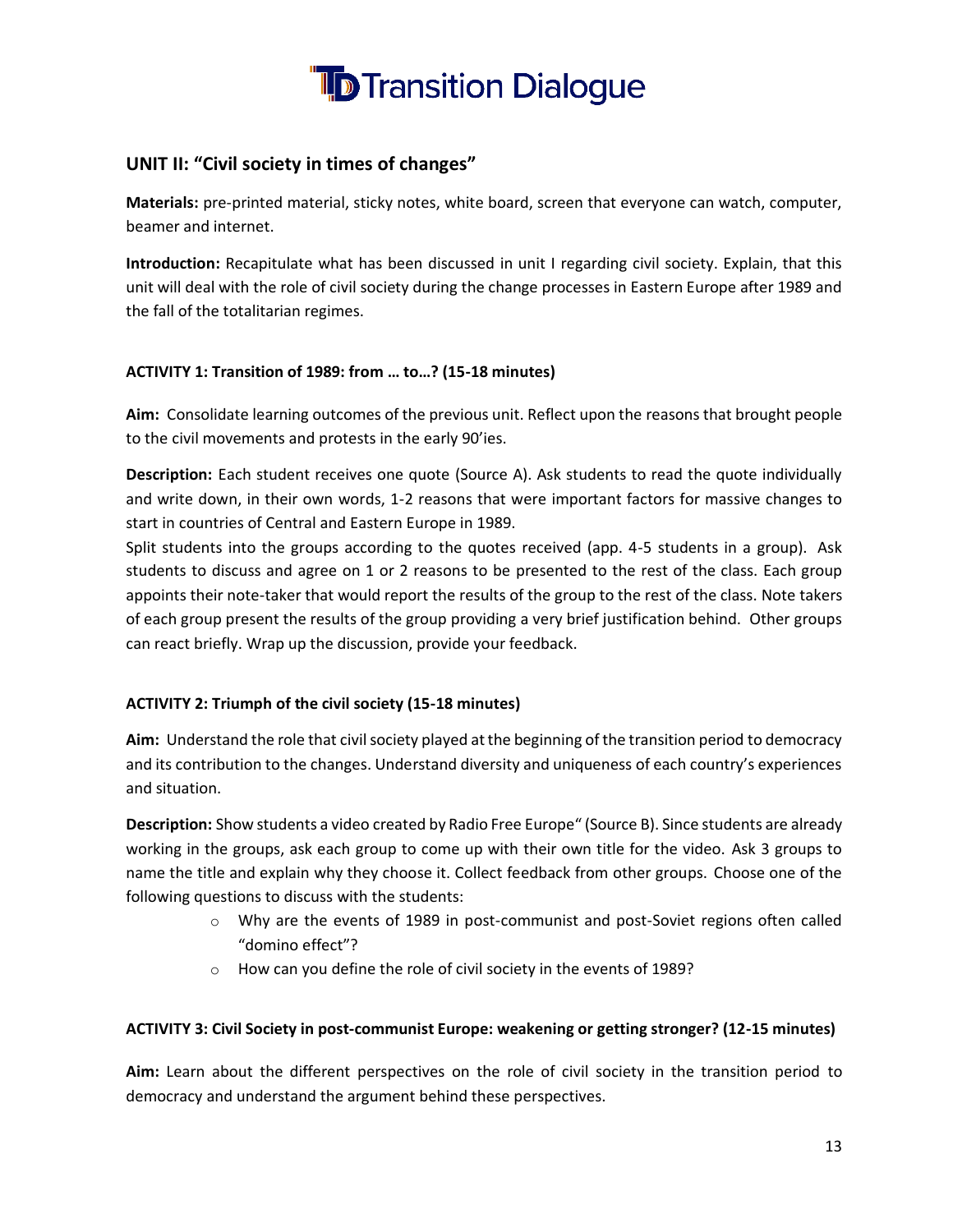

#### **Description**:

Ask students to read quotes and individually reflect on them (SOURCE C – you can select 2-3 quotes that illustrate different perspectives).

On the screen, show the statement of Ralf Dahrendorf, former European Commissioner, author of "Reflections on the revolutions in Europe", stated shortly after revolutions of 1989:

"It takes six months to create new political institutions, to write a constitution and electoral laws. It may take six years to create a half-viable economy. It will probably take sixty years to create civil society".

Advice students to relate the statement with the arguments provided in the quotes and ask them to write down "yes" or "no" – whether they agree or not with the statement (N.B. ask them to write full words and not  $+$  or  $-$ ).

Ask students to form two lines against each other according to their answers. The main rule of a debate – "let's vote with our feet" (students can change sides anytime if they feel convinced by the arguments of another group). The group that is smaller starts with their arguments. End the discussion when the climax is reached.

#### **ACTIVITY 4: Inspiration for the next generations (10 - 15 minutes)**

**Aim:** Define and compare causes and role of civil society in the events separated by 30 years.

**Description:** Ask students to watch 2 short videos (SOURCE D). Clarify with students what they see in the videos. Be as specific as possible (which countries, years, events, participants, etc.). Ask students to identify similarities and differences of all three events (e.g., cause / purpose, engagement, emotions etc.). Write them down on the whiteboard/screen. Wrap up the discussion making a link to the next unit on the civil society of current days.

#### **ANNEX – Unit II**

#### **SOURCE A (ACTIVITY 1):**

#### *Quote 1:*

*1989 represents a break-away of the entire region of Europe from political oppression and a leap towards democracy. On the other side of this spectrum is the meaning of 1989 as the promise of western standards of living that tipped a resistance movement of intellectuals and dissidents towards a mass protest movement. […] It can be argued that the person who strived for civil liberties and the person who wanted better jeans are not necessarily two different people. What is common to both of them is selfdetermination, which comes in plural and diverse forms. Thus, 1989 can be viewed as a resistance to endless intervention of politics into the lives of citizens, when governments decide how one can get married, what songs to sing, or how much flour or sugar one can receive. (Simona Merkinaite. What 1989 can (and cannot) teach us, New Eastern Europe, 2021).*

#### *Quote 2:*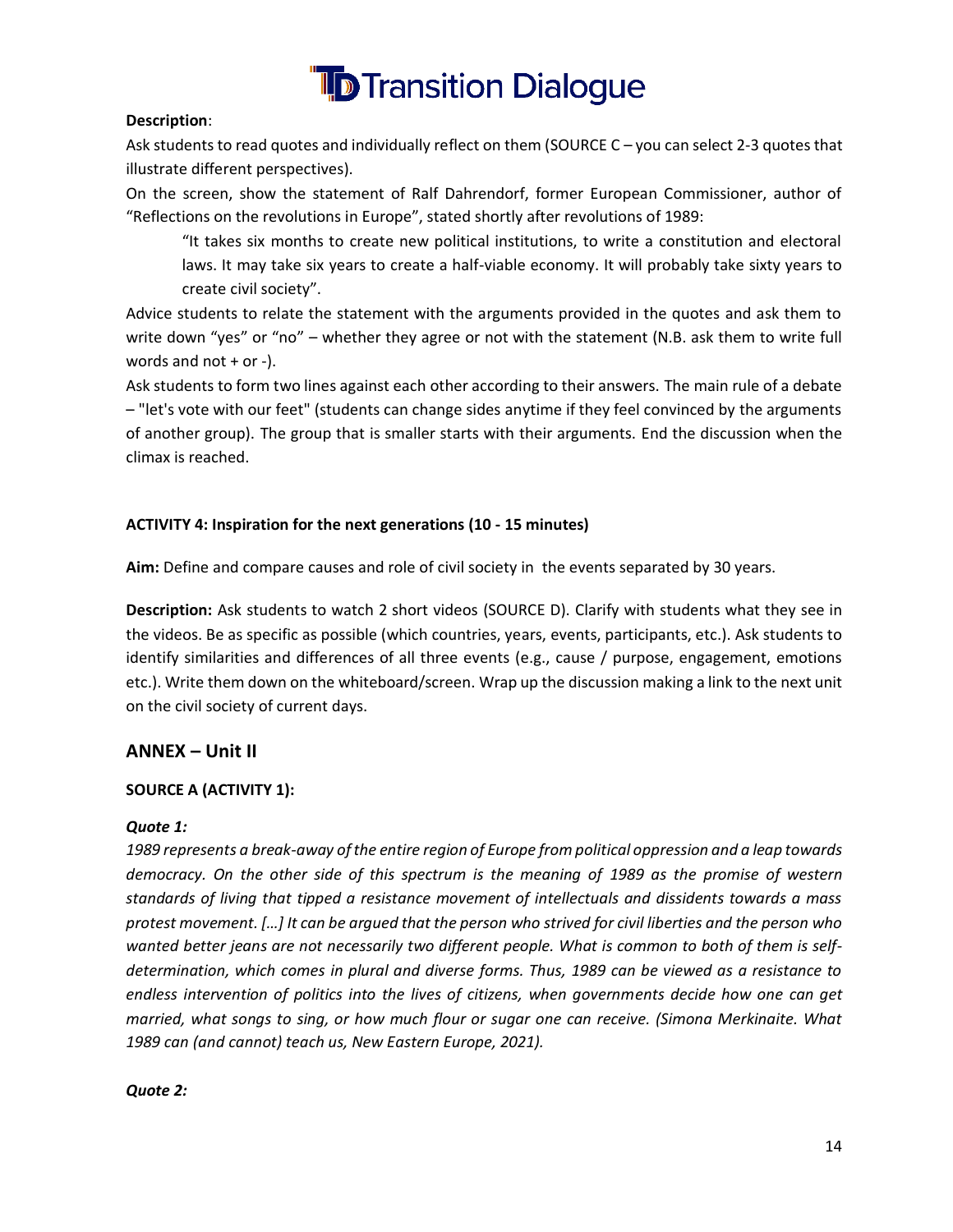*1989 symbolises the limits of attempting to endlessly reshape and remake society and reattributing the meaning to prosperity, which in reality meant deficiency when a lack of choice meant freedom, military invasion. In 1989, the reality of lived experiences prevailed over ideology and fiction. Seen in this light, the year 2020 became a point of "1989 reoccurrence", through a new wave of mass revolts against political fictions. The outrage of people in Belarus was sparked by the outrageous lies about the free democratic election and the blunt attempts to conceal the almost universal support for Alyaksandr Lukashenka. The commonality between the workers, students, women, and pensioners' protests is the shared feeling of enough of living a double life – the private life of isolation, repression and shortage versus the performative public life of happiness, freedom and community. (Simona Merkinaite. What 1989 can (and cannot) teach us, New Eastern Europe, 2021).*

#### *Quote 3:*

*Documentary project created by the Public Interest Journalism Lab (UA) about the protests of Ukrainian miners in 1989 «Чуєш гуркіт касок?» <https://www.youtube.com/watch?v=cyzpiY7md6k> [min. 02:13 - 05:23]*

#### *Quote 4:*

*In August 1989, the three Baltic states were still under Soviet rule. On August 23, 1989 inhabitants of the three countries decided to make their wish for independence heard by joining hands [in a human chain of more than 600 km]. Euronews spoke to Andres Kasekamp, a professor of Estonian studies at the University of Toronto, about the historic event. "The people behind the event were the leaders of the Estonian People's Front and they did this together with Latvian and Lithuanian colleagues. It was a magnificent display of Baltic cooperation amongst the three peoples. It was very important to send a signal to the world because the narrative from Moscow about the Baltic movements of freedom, democracy, and eventually independence was that it was only a small fringe group of extremists, nationalists, who wanted independence. But with this chain across all three countries, it was clear that narrative that Moscow was trying to convince the world […] was simply not true. This reflected the desire of the vast majority of the people." (Cristina Abellan Matamoros. Baltic Way: 30 years since the 600-km human chain that helped trigger the collapse of communism, 2019).*

#### *Quote 5:*

*"In the 1980s in Poland, if you asked people why they are engaged in civil movements – they would not answer that they are fighting for liberal democracy. I personally do not recall any debates about liberal democracy as a model … It was pluralism, that was a remedy against ideology in the 80s and the real power of the democratic movements in 80-81 and then 1989, the intrinsic belief in pluralism; but, as it turns out, it is not an easy lesson to learn. I would say that pluralism is the challenge of our time – it is hard to imagine the West without pluralism," - professor Marek Aleksander Cichocki, philosopher, editorin-chief of Teologia Polityczna. (Simona Merkinaite. What 1989 can (and cannot) teach us, New Eastern Europe, 2021).*

#### **SOURCE B (ACTIVTY 2)**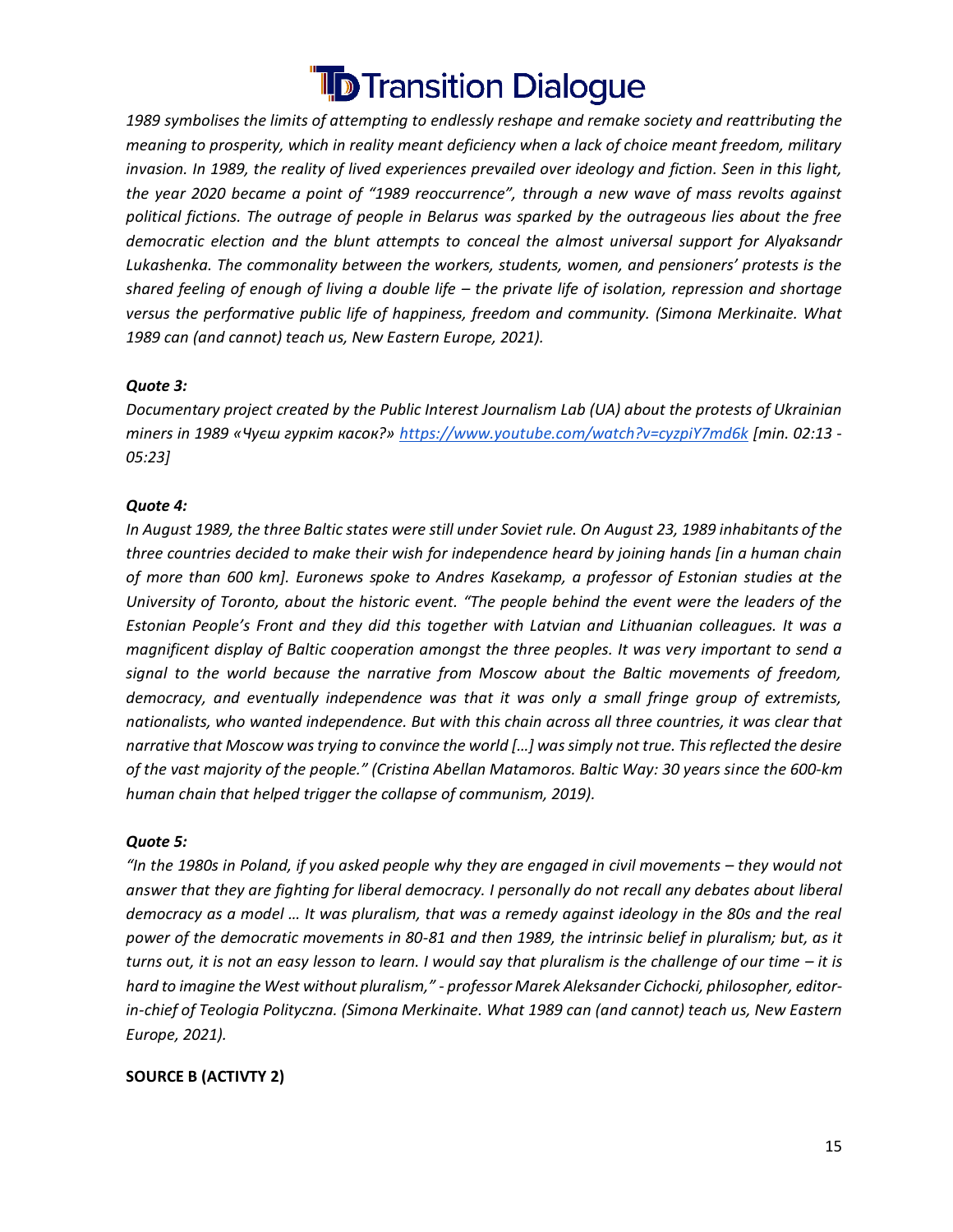Video: End of Communism: How 1989 Changed Europe (Length: 3:44) – <https://www.youtube.com/watch?v=IKXjIZKPJmA>

#### *Additional sources:*

<https://www.youtube.com/watch?v=hc2XGHA7NK4> (Radio Free Europe, The Revolutions of 1989)

<https://www.youtube.com/watch?v=npBjtdiVDAU> (Brian Velez on the Baltic Way)

Merkinaite S. What 1989 can (and cannot) teach us, available at <https://neweasterneurope.eu/2021/02/03/what-1989-can-and-cannot-teach-us/>

#### **SOURCE C (ACTIVITY 3)**

#### *Quote 1:*

*It is generally claimed that peaceful revolutions in the CEE were carried out by a revived civil society. For this reason, civil society in post-communist countries was expected to be strong and vibrant. However,*  with the rapid victory of the peaceful revolutions, the level of civic activism in the CEE countries declined, *the number of NGOs and the participation of citizens in various non-governmental organizations decreased. An active civil society is essential for both the revolutionary movement and the process of consolidating democracy. It is often overlooked that these different processes require a completely different kind of civic activism. This explains why the involvement of civil society in the CEE countries in changing the old regime and fighting for independence did not create the conditions for a viable civil society in a period of democratic reform. (Spurga S. Democracy and Civil Society in National States and the EU: Democratisation of Central and Eastern Europe. Vilnius, 2012, available at [https://repository.mruni.eu/bitstream/handle/007/16857/9789955194453.pdf?sequence=1&isAllowed](https://repository.mruni.eu/bitstream/handle/007/16857/9789955194453.pdf?sequence=1&isAllowed=y) [=y\)](https://repository.mruni.eu/bitstream/handle/007/16857/9789955194453.pdf?sequence=1&isAllowed=y).*

#### *Quote 2:*

*The Non-Governmental Organization (or Civil Society Organization) Sustainability Index assesses the capacity of civil society to serve as both a short-term partner in implementing development solutions and a long-term actor in ensuring that development outcomes are sustained. This resource allows local civil society to assess the environment in which they are operating and their capacity to advocate, operate sustainably and communicate with citizens. The index addresses both advances and setbacks in 7 key components: legal environment, organizational capacity, financial viability, advocacy, service provision, sectoral infrastructure and public image. See the chart that illustrates NGO Sustainability Index for four groups of post-communist countries below:*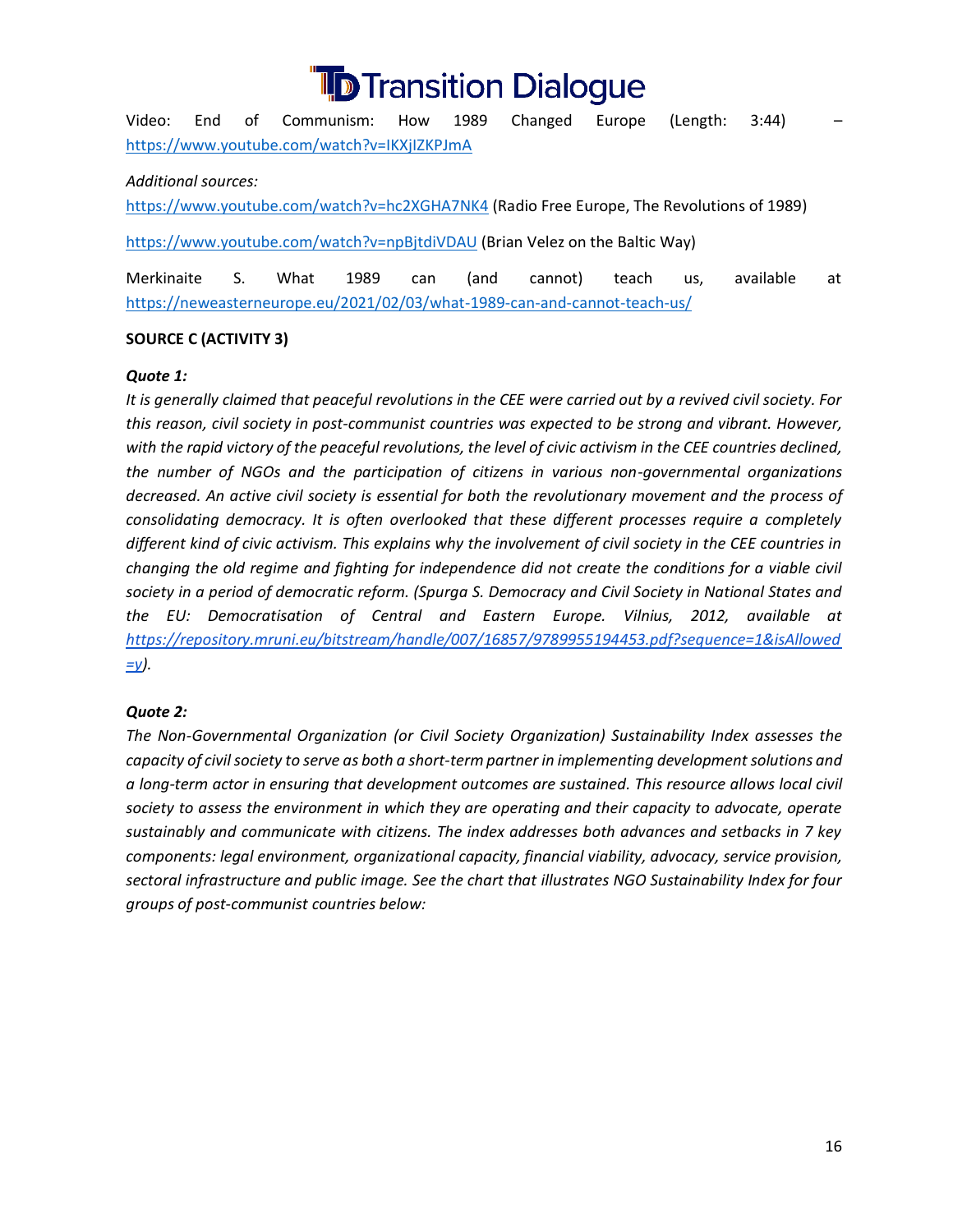

Figure 6. The NGO Sustainability Index for four groups of post-communist countries.



Note: lower numbers correspond to better conditions.

(Ekiert G., Foa R. Civil Society Weakness in Post-Communist Europe: A Preliminary Assessment, Collegio Carlo Alberto, 2011, available at [https://www.carloalberto.org/wp](https://www.carloalberto.org/wp-content/uploads/2018/11/no.198.pdf)[content/uploads/2018/11/no.198.pdf](https://www.carloalberto.org/wp-content/uploads/2018/11/no.198.pdf) )

#### *Quote 3:*

*When you take a look at the map of Bulgarian civil society organizations, you will see a lot of good think tanks, a lot of organizations that could engage authorities, could participate in decision-making, could deliver high quality services but you will not see mass movements; you will not see NGOs with a great number of followers, you will not see anything like BLM [Black Lives Matter] for example. And this structure of Bulgarian civil society has to do with the history, with the way this sector was re-established in the 90s after the fall of the Berlin Wall. Many NGOs at that time were established with significant foreign assistance provided by donors both, in America and Europe and both, private and public. And the goal of this assistance was to create an infrastructure of NGOs that would promote the transition, that would be change makers in society and that would promote the liberal values, the democratic values, not necessarily to represent citizens. So we ended up with a donor driven sector whose main goal was rather to educate citizens and not so much to represent them. And things haven't changed much since then. (15:55)*

*Georgi Stoytchev, Executive Director at the Open Society Institute Sofia. Quote from the panel discussion: Bulgarian Parliamentary Elections – Online Study Tour, 24 March 2021. [min. 14:11 - 15:55]*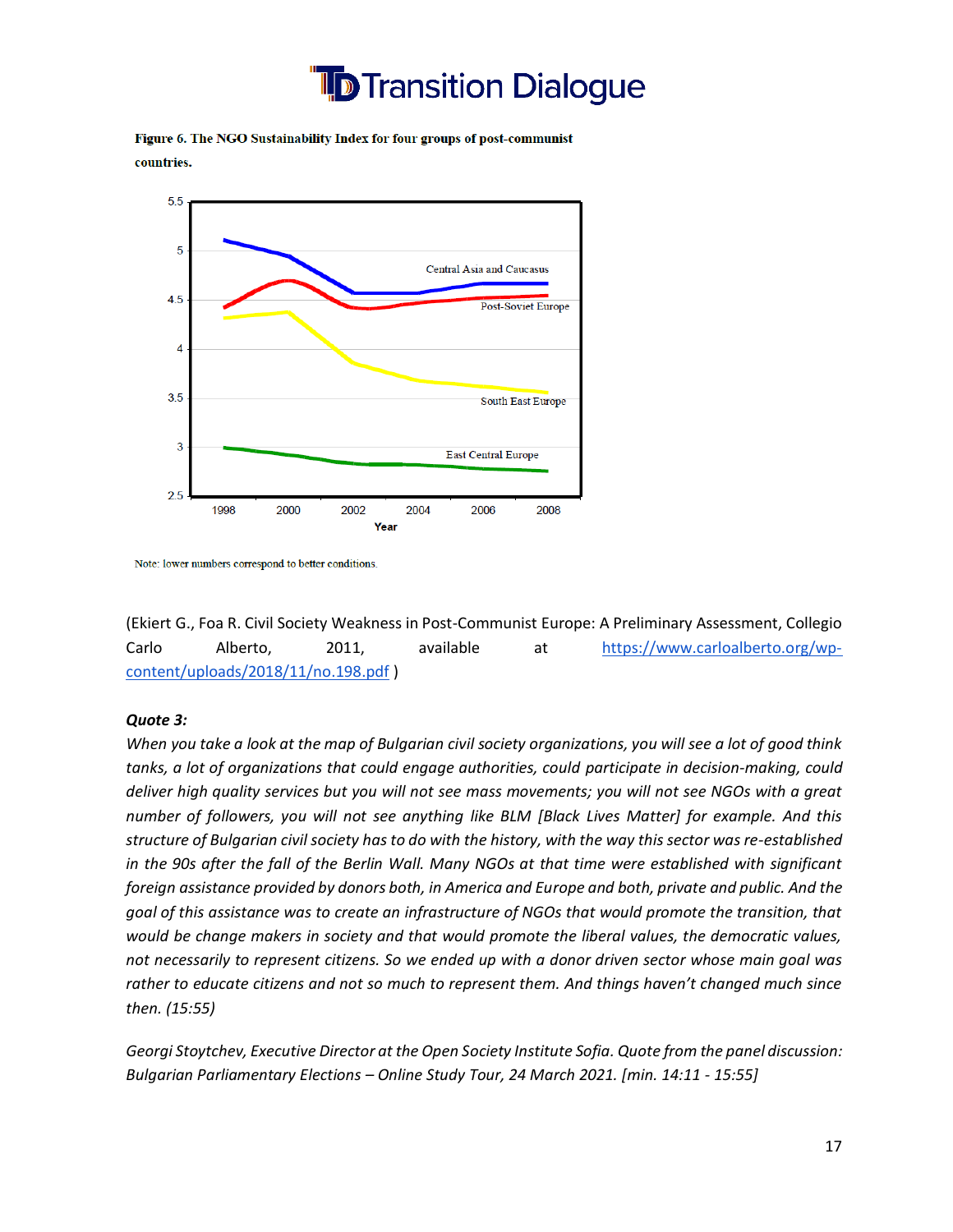

#### *Quote 4:*

*On the one hand, the return of authoritarianism in parts of the former Soviet bloc stifled emerging civic pluralism, slow down civil society transformation and preserved organizational structures inherited from the communist regime. On the other hand, consolidation of democracy and membership in the European Union have produced diversified, dense and active civil societies that are not much different from their West European counterparts.* (Ekiert G., Foa R. Civil Society Weakness in Post-Communist Europe: A Preliminary Assessment, Collegio Carlo Alberto, 2011, available at [https://www.carloalberto.org/wp](https://www.carloalberto.org/wp-content/uploads/2018/11/no.198.pdf)[content/uploads/2018/11/no.198.pdf](https://www.carloalberto.org/wp-content/uploads/2018/11/no.198.pdf) )

#### **SOURCE D (ACTIVITY 4):**

Video 1:<https://www.youtube.com/watch?v=cAll9jdqo20> (Hong Kong Human Chain in 2019 and the Baltic Way in 1989, 1:32)

Video 2:<https://www.youtube.com/watch?v=aVJxvvg759s> (Freedom Way in 2020, 1:25)

*Additional sources:*  [https://www.youtube.com/watch?v=o1L\\_trKFPxE](https://www.youtube.com/watch?v=o1L_trKFPxE) (Hong Kong Human Chain, 0:37) <https://www.youtube.com/watch?v=szNTppbgxGI> (Freedom Way in 2020, 1:55)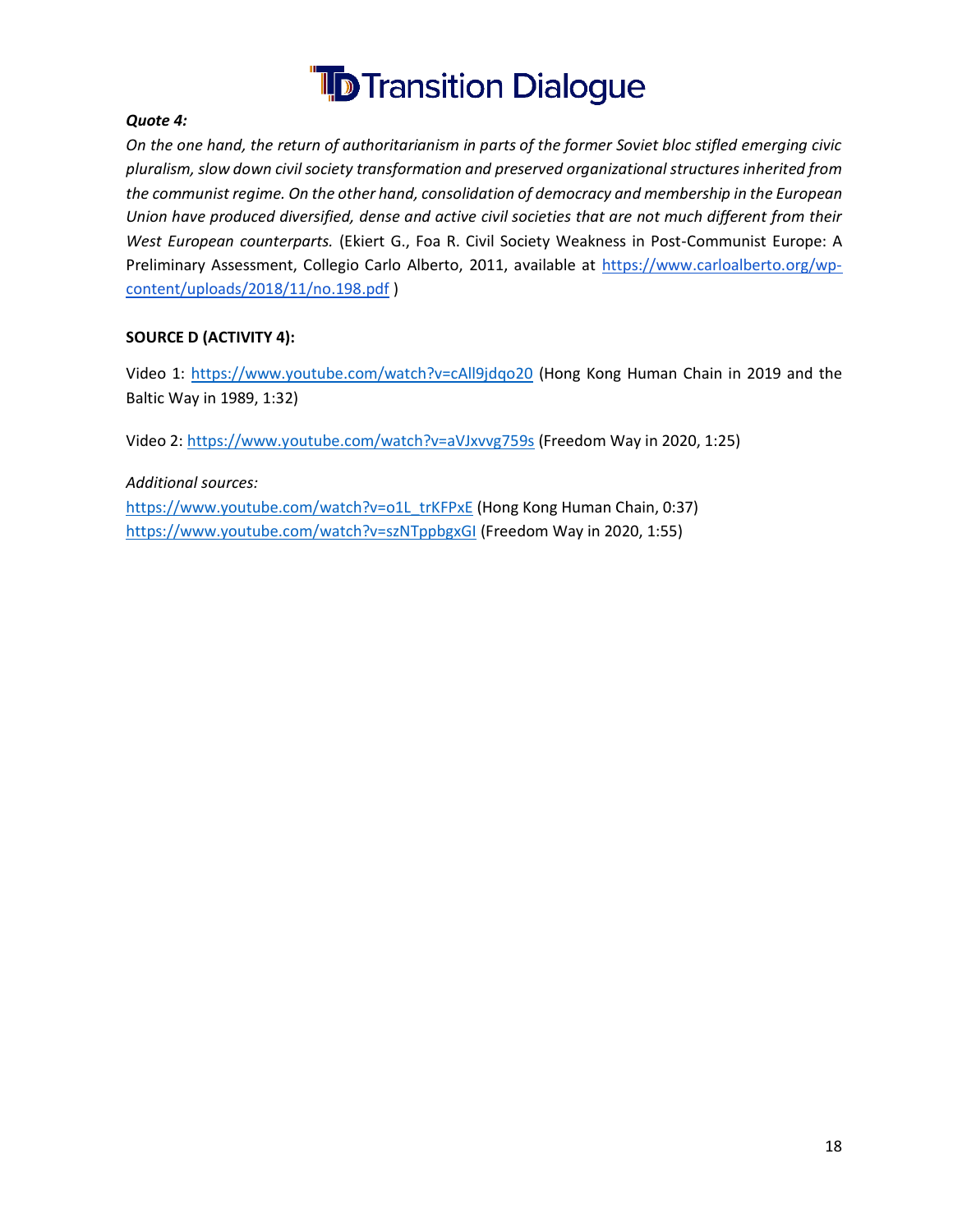

#### **UNIT III: "Civil society today. Why to get involved? "**

**Materials:** sticky notes, white board, screen that everyone can watch and internet**.**

**ACTIVITY 1: Imagine that you are living in a country where you are not allowed to establish an NGO or organize a demonstration [ 15 min.]**

**Aim:** to imagine/visualize the political system where civil society does not exist, is banned or repressed and to judge its fallouts for democracy and society.

**Description:** Referring to previous activities, ask students what they think life in their country would be like now if civil society had not taken to the streets 30 years ago in protest against the communist regime. What countries in the world still have a totalitarian regime and what is public life like there? If students are lacking information, ask them to find out about the civil society situation in countries such as Cuba and North Korea on the web or briefly describe them yourself. Explain that also elsewhere in the world, such as Turkey, Syria, China, Hong Kong, and Nicaragua, civil rights are systematically curtailed and civic movements and organizations repressed. You may also refer to the political situation in Belarus and the brutal repressions on the civil society movements after the rigged presidential elections in 2020 (see SOURCE A.a).

Now suggest that everyone tries to imagine what their life would be like in a country where citizens do not have political rights, cannot associate, express their views freely and act without the permission of the authorities. Ask them to recall the titles of books or movies that are set in such places (see SOURCE A.b for inspiration). Note that many of today's series, especially political fiction and science fiction, also portray a collapsing democracy and the birth of totalitarian systems in which citizens lose their political as well as personal rights and freedoms. This is the world presented, for example, in the British series "Year for the year". You can watch the show trailer or its short film review (SOURCE A.c)

Ask everyone for a moment to imagine that also in your country, constitutional democracy is slowly starting to deteriorate, and the authorities are introducing a ban on association, independent public assembly. Discuss:

- How do students feel about these images?
- What can citizens do in such a situation?
- What do you think most people will do?
- How will you behave yourself?
- What could be the consequences of such behavior?

Note: you can suggest that they answer this question using e.g. Mentimeter [\(https://www.mentimeter.com/features/word-cloud\)](https://www.mentimeter.com/features/word-cloud) or a similar e-tool.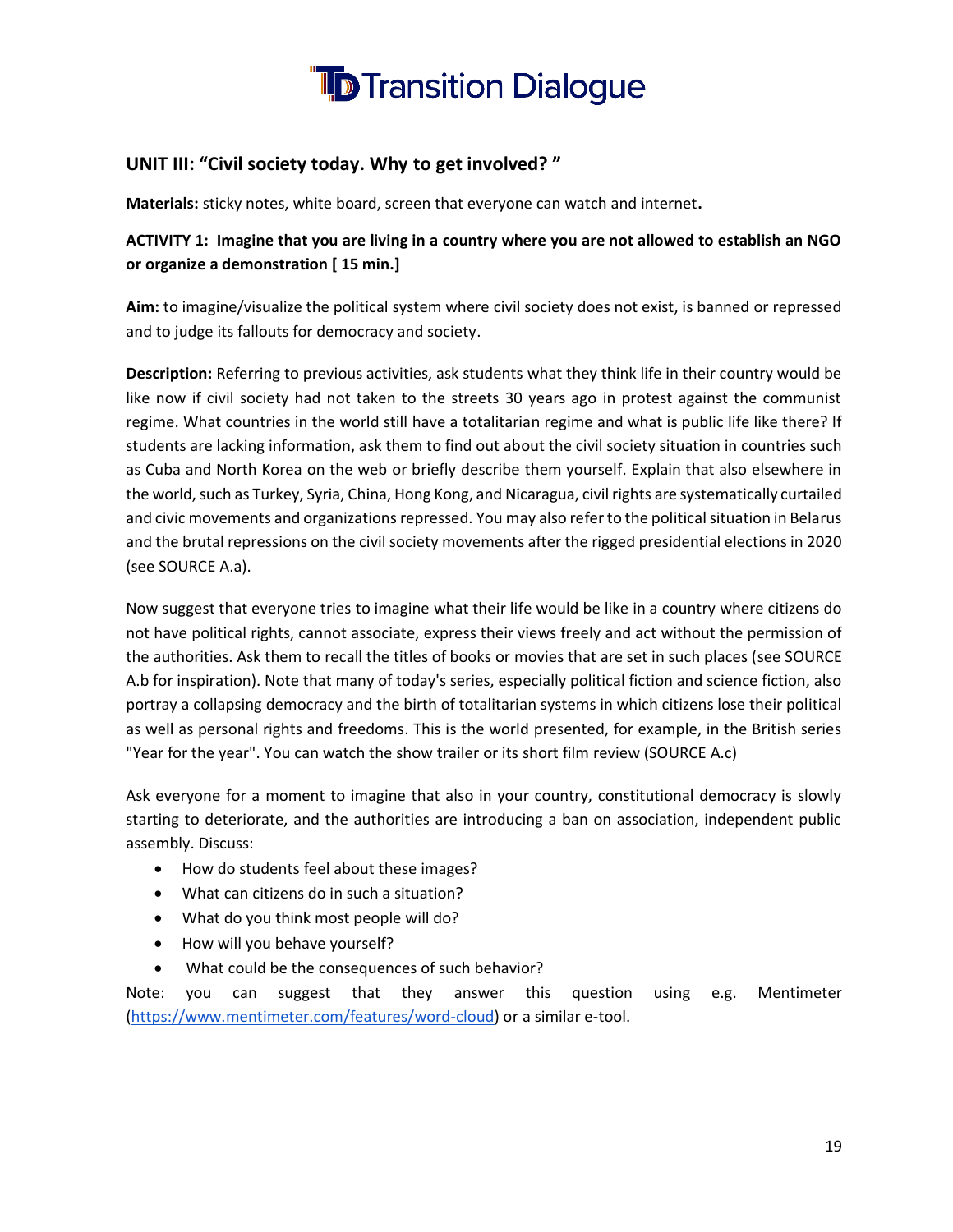#### **ACTIVITY 2: What do civil society organizations actually care about? In what areas of life are they active in our country and elsewhere? [ 10 min.]**

**Aim:** to sketch a general image of diverse areas of work of civil society organizations and actions.

**Description:** Display the slide (s) (SOURCE B) with graphic materials on the interactive board, illustrating the various areas of activity of community organizations. As it is in Polish (see English explanations below), first ask the students to try to guess which fields of activity each of the pictures relate to. Explain that the illustration in the lower left corner is the hashtag of the campaign "Civil Society Organizations. It works! ", promoting the activity of non-governmental organizations in Poland and building awareness of how many different problems of social, political and cultural life they deal with on a daily basis. Although this graphic illustration concerns Poland, the categories included in it match the activities of organizations and civic movements in most countries.

Ask to illustrate the different areas of action with examples from your town or country. Also check if students would like to add any area of life or a problem that is dealt with by a known organization. Match it to the aforementioned categories or - if necessary - create a new one.

If students fail to address the pandemic in any way, note that the COVID-19 has proved to be a tough test for human and social rights, democratic values, the rule of law in all our countries and that almost everywhere civil society organizations played an important role during the pandemic. They will also be important players in recovery and resilience in the coming years.

#### **ACTIVITY 3: Case studies from our countries [ 20 min.]**

**Aim:** to analyze an example of the civil society activity/action with special focus on emancipatory/equal rights movements (SOURCE C), to think about the role of progressive ideas in post-communist societies.

**Description:** Now pose an open question to the class on why in post-communist countries, active citizenship is weaker than in countries with a longer democratic tradition. What could this be the result of? Membership in associations is not a mass here, sometimes it is even elitist and only becomes an element of political culture. Today, social media facilitate communication and interaction of citizens, but still play this role to an insufficient extent.

Ask students to provide some examples of civic activities, including protests in recent years.

Choose an example of a civil movement from your country in the area of equal rights (e.g. women's rights, minorities rights) or other progressive ideas (e.g. ecology, climate change). Based on the students' previous knowledge and information obtained from the network, analyze the selected movement according to the following questions: a) what were they about, b) what caused them, c) who were their leaders, d) what are the effects of their protests, social campaigns and other activities? The teacher may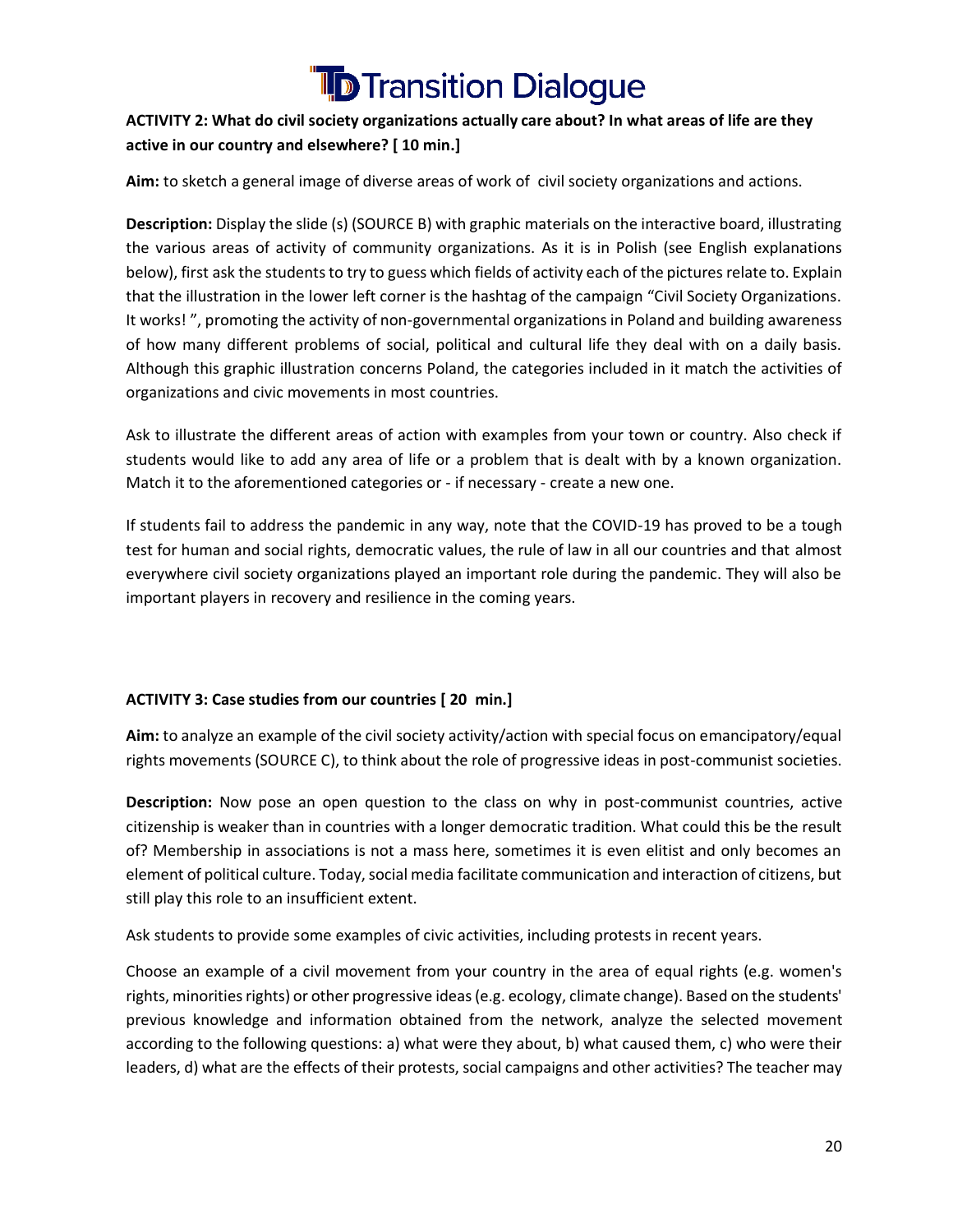also propose an analysis of the civil movement from another country, e.g. the protests organized in autumn 2020 by the National Women's Strike in Poland.

As part of the analysis of the case, ask the students to think of one important question they would like to ask the person who participated in those activities. Students can share their ideas for questions and the volunteers can later choose some of them, edit them and actually send them to the activists through social media. If the teacher is ready to devote more time to the topic of civil society, he/she can also let students invite such persons to participate in the lesson (e.g. online). As an extra task, volunteers can conduct face-to-face interviews with activists.

Consider together whether the organizations and movements opposing the mainstream political, social or cultural order play a positive role in democracy and society, or only disturb the social order (or at least - street traffic ...). Why do new social movements arouse so much emotion in traditional societies? Should, for example, governments of individual countries or the European Union authorities support them?

#### **ACTIVITY 4: What do we need civil society for? What are its functions in our own country? Can democracy live without CS?**

#### **[ 15 min.]**

**Aim:** to investigate the potential functions of civil society and its institutions for democracy in our own countries and elsewhere.

**Description:** Write down on the board (regular or interactive) the question: What do we need civil society for? Ask young people, working in teams of three or four, to talk for a while about the functions of civil society organizations, activities and impact in democratic countries or on the road to democracy. Then give students the text of Larry Diamond's speech at the *What Civil Society Can Do to Develop Democracy Leader Meeting* (SOURCE D), and ask them to jointly list the features that the author mentions. Confront the lists composed by all the teams. Are these functions also important in our country - today and in the future?

#### **ACTIVITY 5: Ideas for young people from students localities to get involved in CS actions or to establish their own association or action - teamwork [ 20 min.]**

**Aim:** to motivate students to develop their own project ideas and to get actively involved in civil society.

**Description:** Ask students what community organizations they have participated in or have benefited from in the past - themselves, their friends, family or school. Explain that the scenarios were developed by NGOs from seven countries participating in the Transition Dialogue joint educational program (you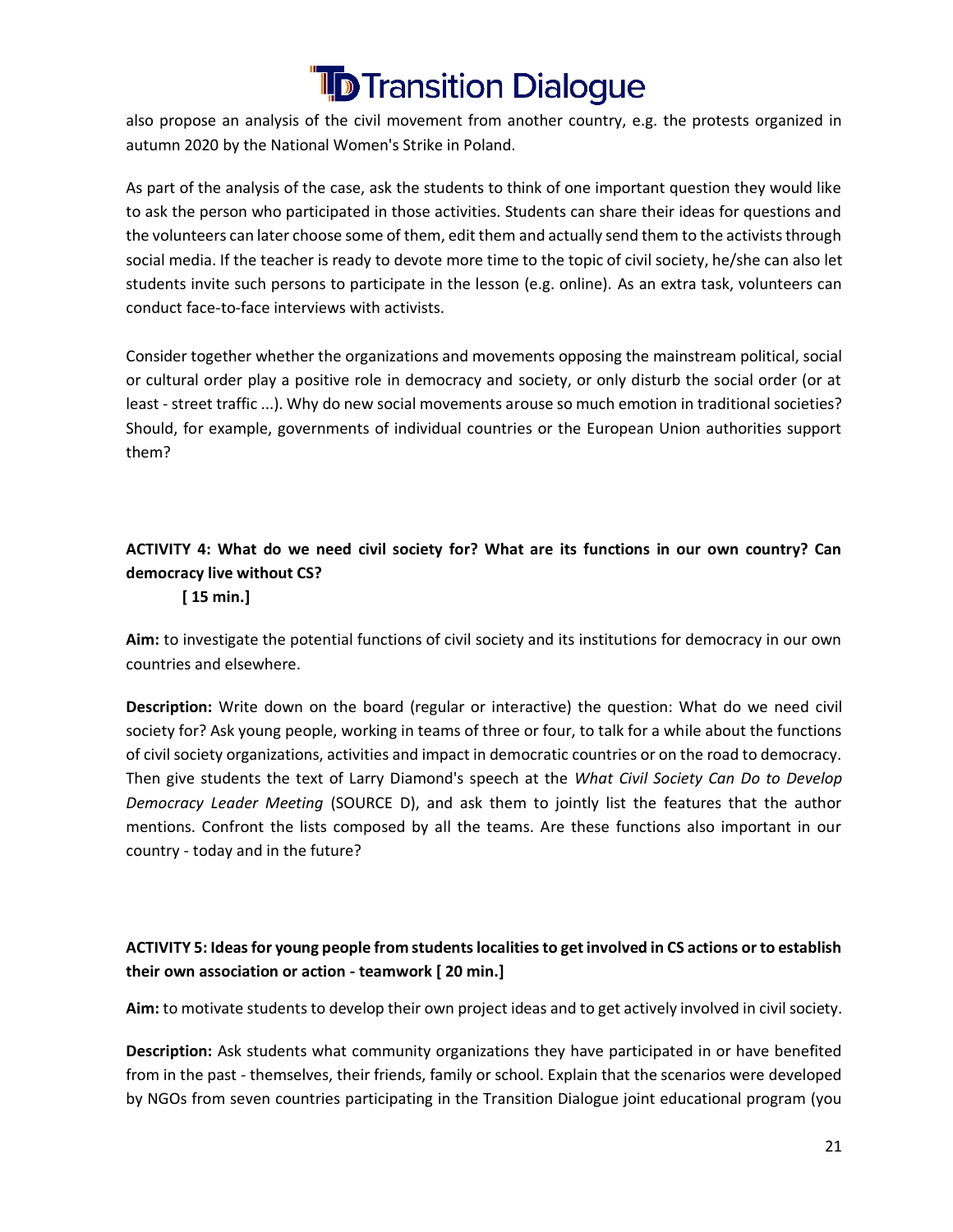

can show the home page [https://www.austausch.org/transition-dialogue-3734/ o](https://www.austausch.org/transition-dialogue-3734/)r Fb of the project in your country.

Now suggest that everyone think for a moment what types of activities are closest to them and what they would like to get involved in in the coming weeks or months. Ask everyone to write their ideas on 1-2 sticky notes, then stick them on the board and organize them together, grouping similar ideas together (the same activity can be carried out using an interactive whiteboard or an e-tool like Jamboard [https: // jamboard .google.com /\)](https://jamboard.google.com/).

Divide the students into small teams based on their interests for similar topics and ask them to think together about what steps they should take now in order to actually engage in civic initiative in the chosen area. Encourage cooperation in this group also after classes - suggest that each student take on a small task related to it, e.g. searching the network for contacts to local organizations, their activists, current or planned activities, and checking on what terms young people can take part in. Explain that they can also plan their own community action (or even set up an association) on an issue that interests them - for example, student rights, protecting trees from being cut down, or caring for homeless animals in their locality.

Note that some of the problems students want to deal with not only affect their local community, but often the entire country, and even Europe or the world (e.g. climate, environment, exclusion, inequality, and xenophobia. So students can also plan engaging in a wider initiative - e.g. a campaign or civic action carried out on a European or even global scale (such as the youth climate movement [https://fridaysforfuture.org/\)](https://fridaysforfuture.org/). Mention volunteer work - special portals for finding such offers can help you search - in the EU many offers can be found at [https://europa.eu/youth/go](https://europa.eu/youth/go-abroad/volunteering/opportunities_en)[abroad/volunteering/opportunities\\_en](https://europa.eu/youth/go-abroad/volunteering/opportunities_en) Why do some people believe, that there is no real modern democracy without volunteering? e.g. [https://ukraineworld.org/articles/ukraine-explained/why](https://ukraineworld.org/articles/ukraine-explained/why-ukraine-would-not-be-european-without-volunteers)[ukraine-would-not-be-european-without-volunteers](https://ukraineworld.org/articles/ukraine-explained/why-ukraine-would-not-be-european-without-volunteers)

#### **Summary**

Invite students to write down one thought and one question that came up in their heads during class on a post-it note, and to post it in a prominent place as they leave the classroom. Read them carefully and use them as feedback and material for further work with the class.

Note: additional reading materials for teachers are available in the annex.

#### **ANNEX – Unit III**

#### **SOURCE A (ACTIVITY 1)**

a. Article: Exploring Belarusian civil society <https://www.atlanticcouncil.org/blogs/ukrainealert/exploring-belarusian-civil-society/>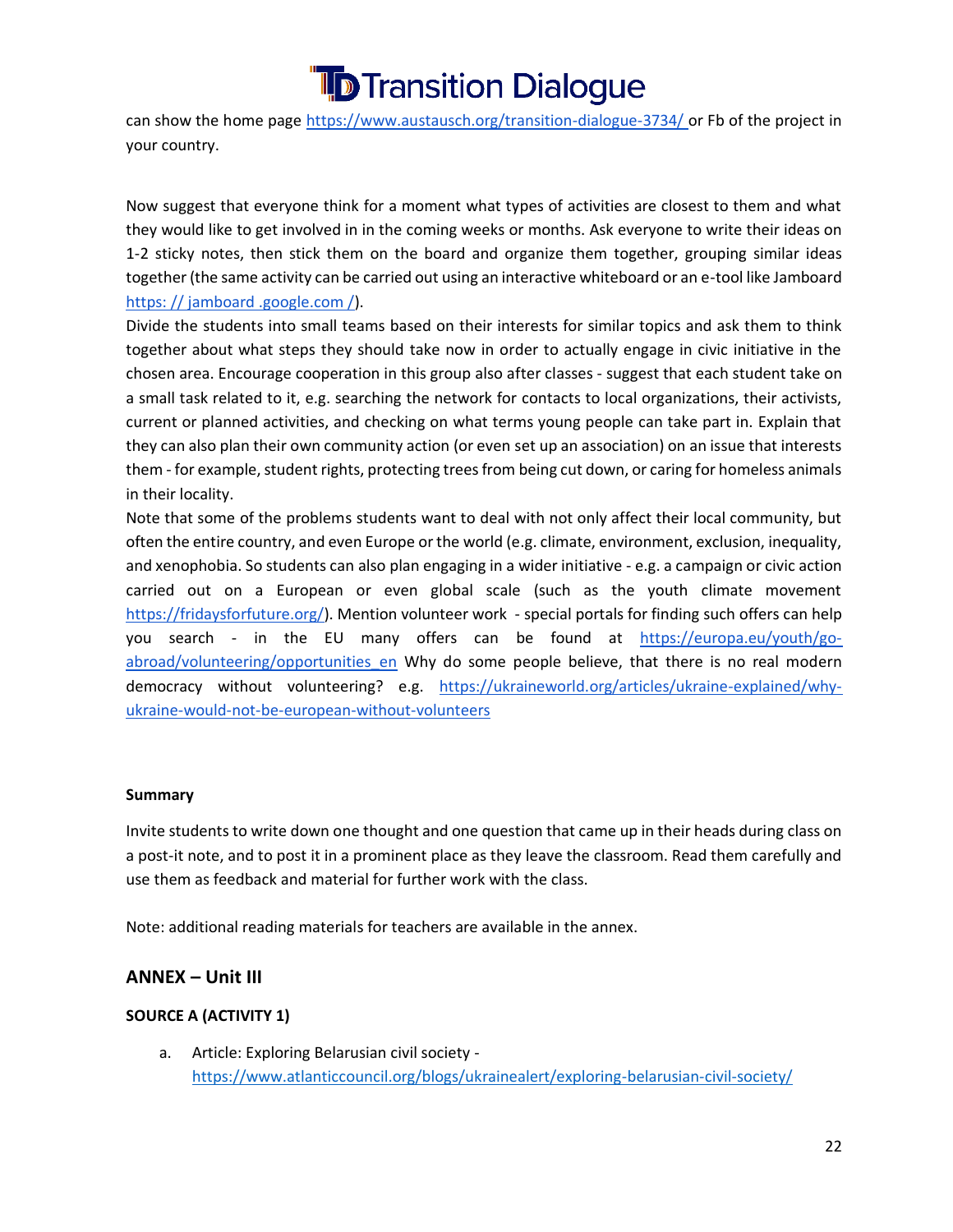- b. Films about totalitarian societies [https://mubi.com/lists/films-about-totalitarian-societies](https://mubi.com/lists/films-about-totalitarian-societies-dystopia)[dystopia.](https://mubi.com/lists/films-about-totalitarian-societies-dystopia)
- c. [How To Dystopia when 2019 already sucks: YEARS AND YEARS | Why You Should Watch \[No](https://www.youtube.com/watch?v=F_nY-Xj9xm0&list=RDCMUCKUm503onGg3NatpBtTWHkQ&start_radio=1&rv=F_nY-Xj9xm0&t=71&ab_channel=SkipIntroSkipIntro)  [Spoilers\]](https://www.youtube.com/watch?v=F_nY-Xj9xm0&list=RDCMUCKUm503onGg3NatpBtTWHkQ&start_radio=1&rv=F_nY-Xj9xm0&t=71&ab_channel=SkipIntroSkipIntro) - [https://www.youtube.com/watch?v=F\\_nY-](https://www.youtube.com/watch?v=F_nY-Xj9xm0&list=RDCMUCKUm503onGg3NatpBtTWHkQ&start_radio=1&t=71s)[Xj9xm0&list=RDCMUCKUm503onGg3NatpBtTWHkQ&start\\_radio=1&t=71s](https://www.youtube.com/watch?v=F_nY-Xj9xm0&list=RDCMUCKUm503onGg3NatpBtTWHkQ&start_radio=1&t=71s)

#### **SOURCE B (ACTIVITY 2)**

Activities of community organization



- We are buidling a community Budujemy wspolnote
- We protect the climate  $-$  Chronimy klimat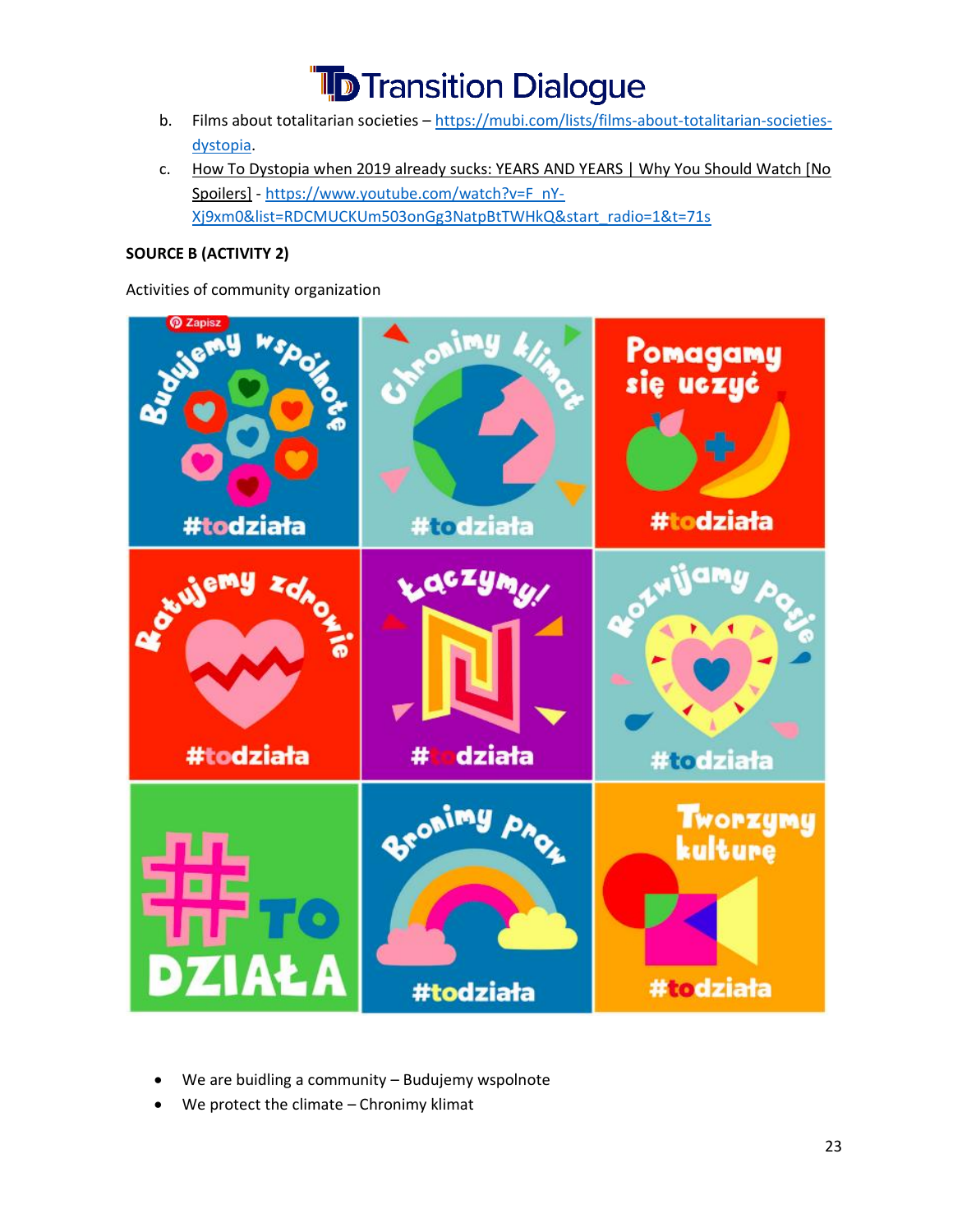- We help to learn Pomagamy sie uczyc
- We save health Ratujemy zdrowie
- We are joining Taczymy
- We develop passions Rozwijamy pasje
- We defend rights Bronimy praw
- We create culture Tworzymy kulture
- #it works  $-$  #to dziala

#### **SOURCE C (ACTIVITY 3):**

#### **Three examples of recent civil society actions from Poland, Lithuania and Bulgaria**

#### **Women's Strike Protests in Poland**

#### <https://www.youtube.com/watch?v=d-go7zoAGKs&t=47s>

#### [https://en.wikipedia.org/wiki/2020%E2%80%932021\\_women%27s\\_strike\\_protests\\_in\\_Poland](https://en.wikipedia.org/wiki/2020%E2%80%932021_women%27s_strike_protests_in_Poland)

Although the ruling was handed down by Poland's constitutional tribunal in October and should have come into force swiftly, there was a three-month delay, apparently prompted by fears over the size of the protests that ensued[. More than 400,000 people came out to protest](https://www.theguardian.com/world/2020/oct/30/pro-choice-supporters-hold-biggest-ever-protest-against-polish-government) in towns and cities across the country, leading some government figures to suggest a compromise was required.

Ultra-conservative elements of Poland's ruling coalition have long sought to tighten abortion laws further, even though polls show there is minimal support in Polish society at large for the move. Past attempts to change the law led to huge protests, leading to parliament stepping away from the move. [https://www.theguardian.com/world/2021/jan/28/poland-abortion-ban-sets-stage-for-womens](https://www.theguardian.com/world/2021/jan/28/poland-abortion-ban-sets-stage-for-womens-strike-showdown)[strike-showdown.](https://www.theguardian.com/world/2021/jan/28/poland-abortion-ban-sets-stage-for-womens-strike-showdown)

The protests in Poland over the government's plans to further tighten abortion restrictions began in October – they haven't stopped since. Now, some are calling it the "cardboard revolution" in reference to the handmade placards that have become a distinctive feature of the protests. But what's novel about the movement isn't the ubiquitous signage – it's the young age of its participants.

When looking through the crowds at the protests, it quickly becomes clear that most participants appear to be in their early twenties. That might explain the radicalism of the movement's chants and slogans, but also it's creativity and spontaneity. In Poznań, Gdańsk, Kraków, and Warsaw, young Poles used techno to soundtrack their marches, prompting a rare sight at Polish demonstrations – dancing. Young protesters also organised mass bicycle and motorcycle rides and even Halloween-themed actions in which people dressed up and held signs reading "Trick or free choice", in reference to the key demand of the protests – free access to abortion.

As one of the organisers told us, "Now there is a completely different kind of energy. It's wonderful. They are young people and they have no fear of taking to the streets and fighting for their rights."

The protests began when Poland's constitutional tribunal ruled in October that [abortions due to foetal](https://www.theguardian.com/world/2020/oct/22/poland-rules-abortion-due-to-foetal-defects-unconstitutional)  [defects are unconstitutional.](https://www.theguardian.com/world/2020/oct/22/poland-rules-abortion-due-to-foetal-defects-unconstitutional) The country already had one of the most restrictive abortion laws in Europe, and this ruling means that abortion is now legal only in cases of rape, incest or if there is a threat to the mother's life.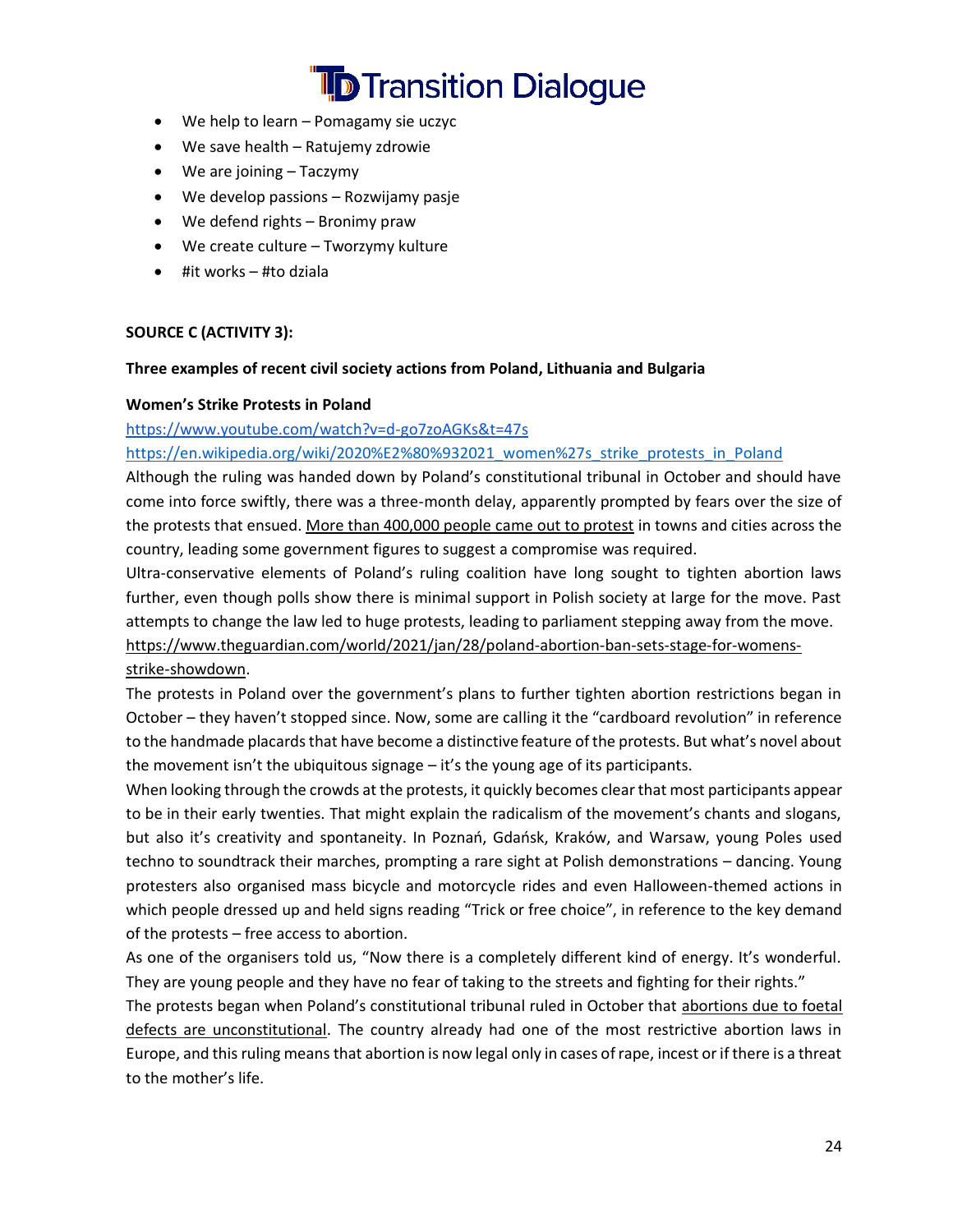The government, led by the conservative Law and Justice party (PiS), has delayed implementing the verdict amid the protests. Since winning a majority in the 2015 elections, PiS has repeatedly attempted to further restrict Poland's abortion laws. In 2016, one such attempt was the catalyst for a country-wide women's strike, inspired b[y one that took place in Iceland in 1975.](https://www.bbc.com/news/magazine-34602822) Demonstrations, led by women, were held throughout the country, creating [new, cross-generational alliances](https://www.opendemocracy.net/en/small-town-feminist-activism-in-poland/) and politicising women in small towns.

The 2016 women's strike marked a new era for the Polish feminist movement. With further waves of protestsin following years, networks of feminist activists consolidated, crystalised, and developed – and many bear the distinctive red lightening bolt symbol first used in that strike.

[https://www.opendemocracy.net/en/can-europe-make-it/theyre-uncompromising-how-the-young](https://www.opendemocracy.net/en/can-europe-make-it/theyre-uncompromising-how-the-young-transformed-polands-abortion-protests/)[transformed-polands-abortion-protests](https://www.opendemocracy.net/en/can-europe-make-it/theyre-uncompromising-how-the-young-transformed-polands-abortion-protests/)

#### **Teachers protest in Lithuania**

Perhaps the most attention among the protests this year was drawn by the teachers' trade union strike, which caused much uproar in the public. In mid-November, the Lithuanian Education Staff Trade Union (LŠDPS), led by Andrius Navickas, declared a strike regarding the new teachers' wage payment model. The educators demanded not only changes to the wage payment system, but also to raise teachers' wages by 20% by the start of 2019.

The teachers' strike launched on November 12 and soon gained momentum, with several tens of teachers staging a sit in at the Vilnius-based Ministry of Education and Science on November 28. The teachers belonging to the LŠDPS stated they would not leave the ministry until negotiations on their demands would begin. On November 30, teachers returning from a protest were barred from entering the ministry, thus instead they climbed in through its windows.

A number of support events were held for the teachers, with teachers, students and other supporters protesting.

A coordination group assembled by the Ministry of Education and Science visited various schools around the country and spoke to teachers. However, this did not end the strikes and the number of striking institutions rose. Furthermore, Prime Minister Saulius Skvernelis stated he sees no basis for teachers to be on strike because apparently with the new model, the average teacher wage rose. Nevertheless, the trade union organising the strike did not stand down and stated that the strike will only end when agreement is reached.

The sit-in was visited by politicians, party leaders, public figures. A number of protests were organised – both by students, teachers, as well as supporters. The striking teachers were discontent they were not listened to, spoken to and their demands not considered. At the time, the Ministry of Education and Science calculated that to implement the teachers' demands, 300 million euro would be needed.

On December 3, PM Saulius Skvernelis declared he is dismissing J. Petrauskienė from her position. On December 9, a mass protest Paskutinis Skambutis [Final Bell] was organised, during which a chain of people formed from the Ministry of Education and Science through Gediminas Avenue all the way to the Seimas and later a further protest was organised next to the cabinet building.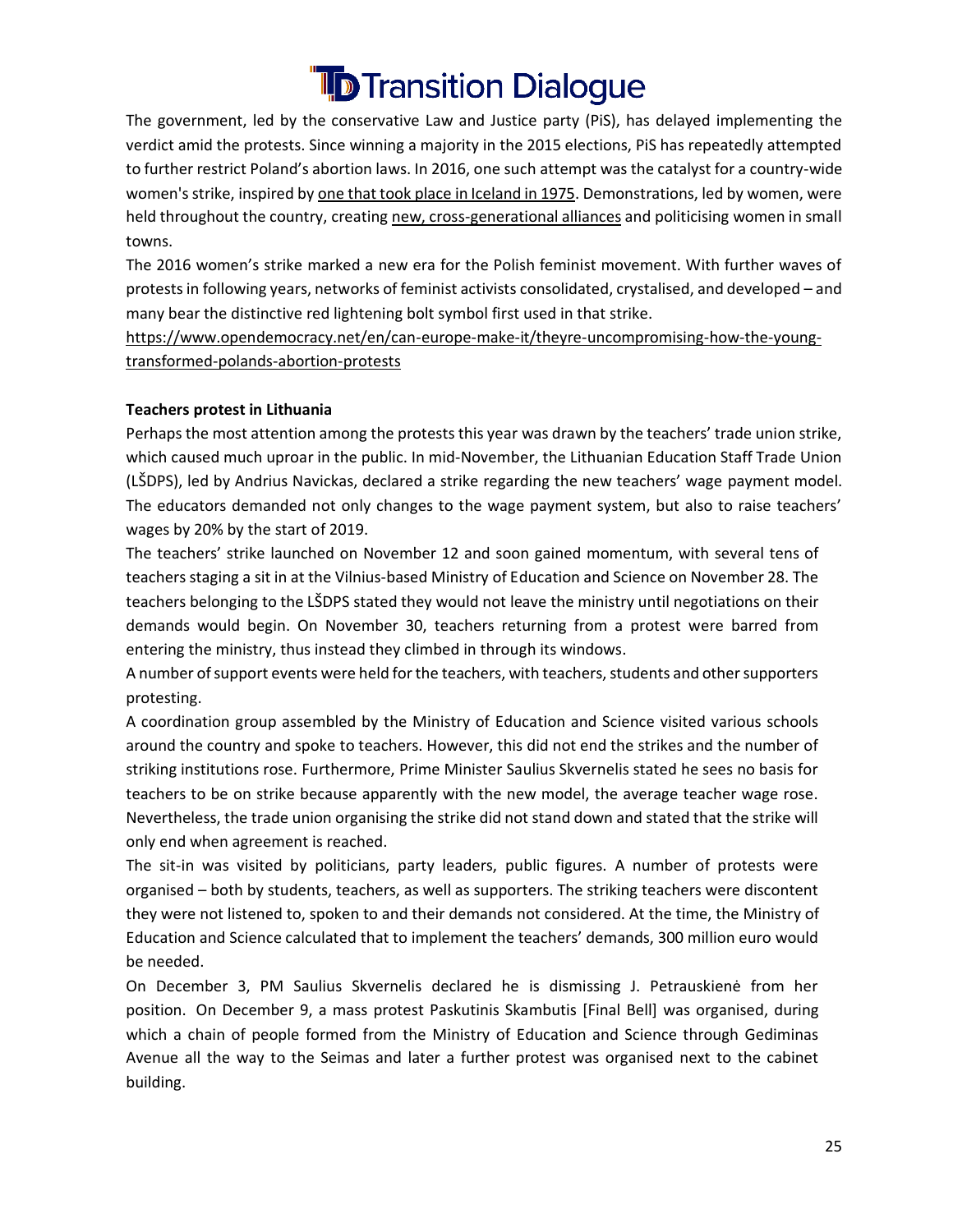On December 18, after negotiations with the striking teachers, the minister declared that agreement was reached on adjustments to the teachers' wage payment system. Audits were started in 17 subordinate institutions of the Ministry of Education and Science, internal resources were being sought for teachers' wages. A. Navickas also declared that the teachers will leave the ministry's premises on the next day and ending the strike would be considered in a few days.

<https://lithuaniatribune.com/what-protests-shook-lithuania-in-2018/> <https://balticword.com/tag/demonstration-in-vilnus/>

#### **An art project, focused on domestic violence in Bulgaria**

The project BEAT. was implemented after the murder of a woman by her partner in 2017, in their apartment in Sofia. The fight was going on for almost one hour but none of the neighbors reacted to the screaming and shouting. The team of BEAT. rented an apartment in the same building and installed a drum to measure how long it would take the neighbors to react. After beating the drum for less than three minutes neighbors came to complain about the noise.

Worldwide, nearly 1 in 3 women experience physical or sexual violence, mostly by an intimate partner, at least once in their life [\(UN Women,](https://www.unwomen.org/en/what-we-do/ending-violence-against-women/facts-and-figures) 2021). The installation wants to shed light on domestic violence and the question of each person's responsibility to civil responsibility – to react and interfere. It is a collaboration with survivors of domestic violence and explores what BEAT. describes as the "ominous silence surrounding domestic violence".

According to the artists, in many post-communist societies and beyond, it is common for neighbors to react to any loud noise while domestic dispute or abuse is seen as a "private matter". In Bulgaria, one in four women is a victim of domestic violence, dozens have been killed by a domestic partner or a family member. In some cases neighbors could have interfered to prevent their murder.

On their website, BEAT. provides practical guidelines for those that suspect or witness domestic violence amongst neighbors. The website is available at: [https://projectbeat.org/.](https://projectbeat.org/)

#### **SOURCE D (ACTIVITY 4): What Civil Society Can Do to Develop Democracy**

Speech by Larry Diamond, Presentation to NGO Leaders, February 10, 2004, Convention Center, Baghdad. Avaliable at: [https://diamond-democracy.stanford.edu/speaking/speeches/what-civil](https://diamond-democracy.stanford.edu/speaking/speeches/what-civil-society-can-do-develop-democracy)[society-can-do-develop-democracy](https://diamond-democracy.stanford.edu/speaking/speeches/what-civil-society-can-do-develop-democracy)

#### *Good afternoon.*

*I* want to speak to you briefly today about the role that civil society plays in building and *strengthening democracy. You are all civil society leaders, who are engaged in this effort in various ways, so I am very pleased to be able to share these ideas with you.*

 *By civil society I mean the entire range of organized groups and institutions that are independent of the state, voluntary, and at least to some extent self-generating and self-reliant. This of course includes non-governmental organizations like the ones in this room, but also independent mass media, think tanks, universities, and social and religious groups.*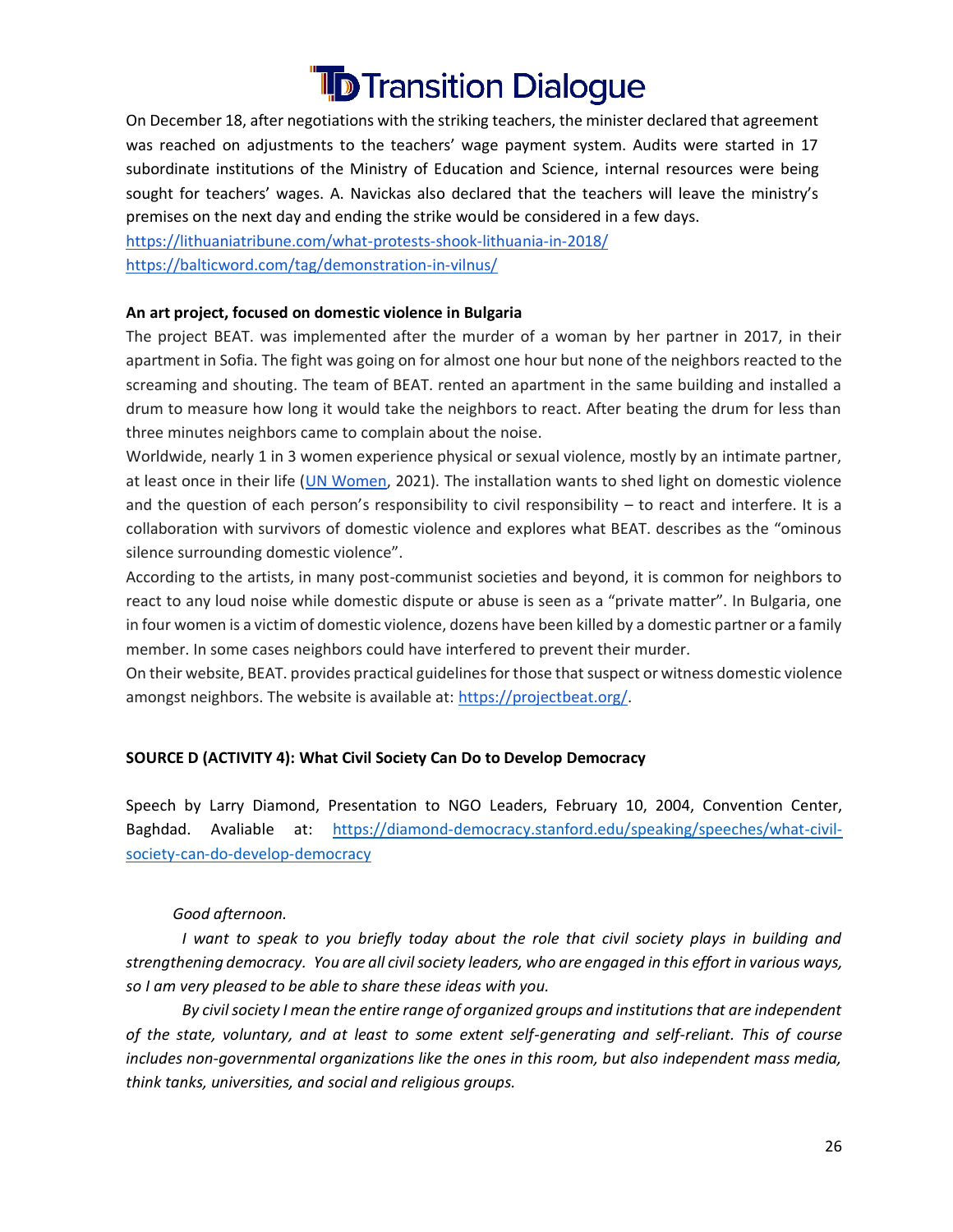*To be part of civil society, groups must meet some other conditions as well. In a democracy, civil society groups have respect for the law, for the rights of individuals, and for the rights of other groups to express their interests and opinions. Part of what the word "civil" implies is tolerance and the accommodation of pluralism and diversity.*

 *Civil society groups may establish ties to political parties and the state, but they must retain their independence, and they do not seek political power for themselves.*

 *Often in transitions, groups arise that seek to monopolize the lives and thinking of their members. These groups do not tolerate the right of their members to dissent, and they do not respect other groups that disagree with them. Some of these groups may merely be fronts for political parties or movements that seek to win control of the state. These groups are not part of civil society and they do not contribute to building a democracy.*

 *What, then, can the independent, voluntary, law-abiding, tolerant and pluralistic organizations of civil society do to build and maintain democracy?*

 *The first and most basic role of civil society is to limit and control the power of the state. Of course, any democracy needs a well-functioning and authoritative state. But when a country is emerging from decades of dictatorship, it also needs to find ways to check, monitor, and restrain the power of political leaders and state officials.*

 *Civil society actors should watch how state officials use their powers. They should raise public concern about any abuse of power. They should lobby for access to information, including freedom of information laws, and rules and institutions to control corruption.*

 *This constitutes a second important function of civil society: to expose the corrupt conduct of public officials and lobby for good governance reforms. Even where anti-corruption laws and bodies exist, they cannot function effectively without the active support and participation of civil society.*

 *A third function of civil society is to promote political participation. NGOs can do this by educating people about their rights and obligations as democratic citizens, and encouraging them to listen to election campaigns and vote in elections. NGOs can also help develop citizens' skills to work with one another to solve common problems, to debate public issues, and express their views.*

 *Fourth, civil society organizations can help to develop the other values of democratic life: tolerance, moderation, compromise, and respect for opposing points of view. Without this deeper culture of accommodation, democracy cannot be stable. These values cannot simply be taught; they must also be experienced through practice. We have outstanding examples from other countries of NGOs—especially women's groups—that have cultivated these values in young people and adults through various programs that practice participation and debate.*

 *Fifth, civil society also can help to develop programs for democratic civic education in the schools as well. After dictatorship, comprehensive reforms are needed to revise the curricula, rewrite the textbooks, and retrain teachers in order to educate young people about the crimes of the past and teach them the principles and values of democracy. This is too important a task to leave only to officials in the education ministry. Civil society must be involved as a constructive partner and advocate for democracy and human rights training.*

 *Sixth, civil society is an arena for the expression of diverse interests, and one role for civil society organizations is to lobby for the needs and concerns of their members, as women, students, farmers, environmentalists, trade unionists, lawyers, doctors, and so on. NGOs and interest groups can present*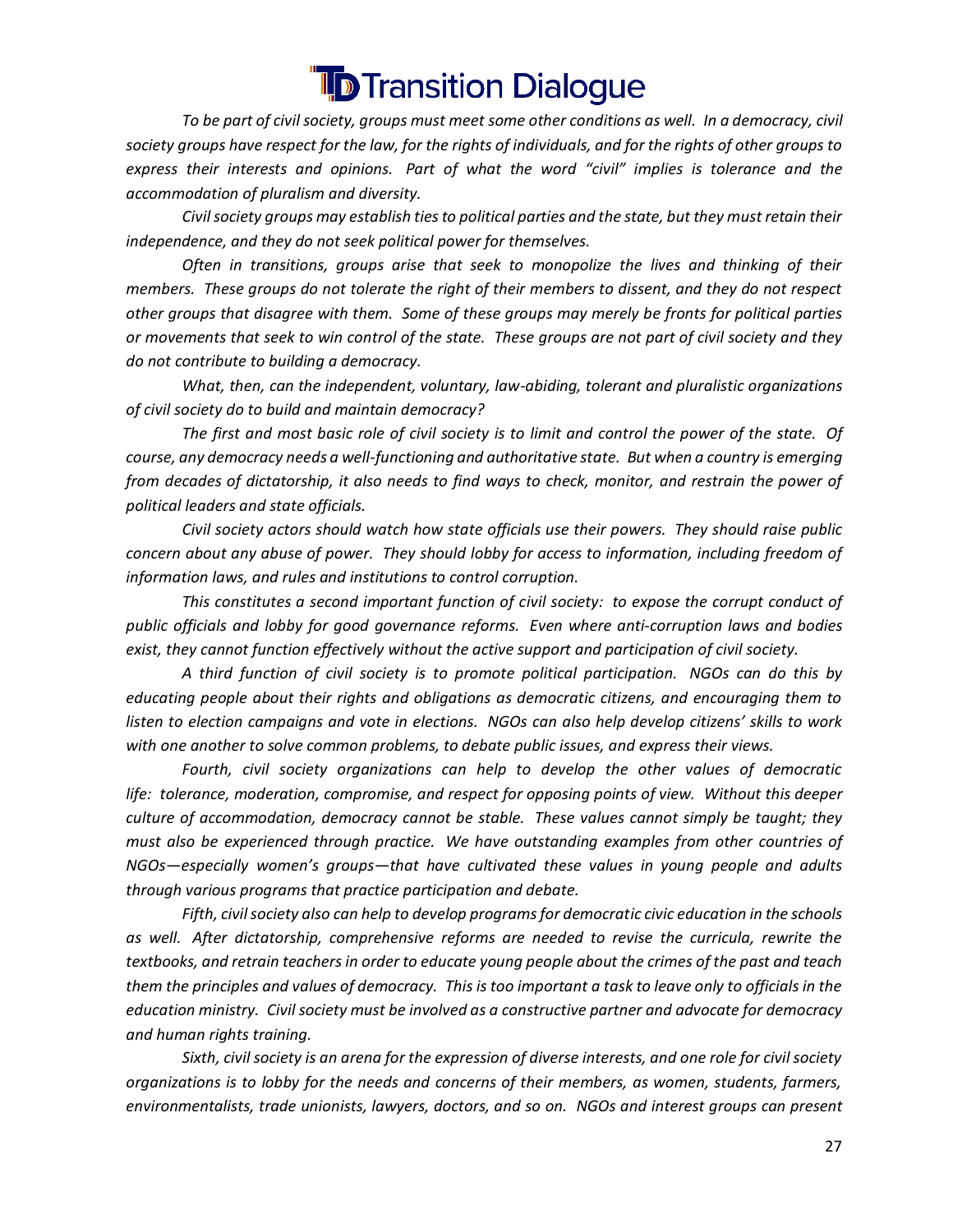*their views to parliament and provincial councils, by contacting individual members and testifying before parliamentary committees. They can also establish a dialogue with relevant government ministries and agencies to lobby for their interests and concerns.*

 *And it is not only the resourceful and well organized who can have their voices heard. Over time, groups that have historically been oppressed and confined to the margins of society can organize to assert their rights and defend their interests as well.*

 *A seventh way civil society can strengthen democracy is to provide new forms of interest and solidarity that cut across old forms of tribal, linguistic, religious, and other identity ties. Democracy cannot be stable if people only associate with others of the same religion or identity. When people of different religions and ethnic identities come together on the basis of their common interests as women, artists, doctors, students, workers, farmers, lawyers, human rights activists, environmentalists, and so on, civic life becomes richer, more complex, and more tolerant.*

 *Eighth, civil society can provide a training ground for future political leaders. NGOs and other groups can help to identify and train new types of leaders who have dealt with important public issues*  and can be recruited to run for political office at all levels and to serve in provincial and national *cabinets. Experience from other countries shows that civil society is a particularly important arena from which to recruit and train future women leaders.*

 *Ninth, civil society can help to inform the public about important public issues. This is not only the role of the mass media, but of NGOs which can provide forums for debating public policies and disseminating information about issues before parliament that affect the interests of different groups, or of society at large.*

 *Tenth, civil society organizations can play an important role in mediating and helping to resolve conflict. In other countries, NGOs have developed formal programs and training of trainers to relieve political and ethnic conflict and teach groups to solve their disputes through bargaining and accommodation.*

 *Eleventh, civil society organizations have a vital role to play in monitoring the conduct of elections. This requires a broad coalition of organizations, unconnected to political parties or candidates, that deploys neutral monitors at all the different polling stations to ensure that the voting and vote counting is entirely free, fair, peaceful, and transparent. It is very hard to have credible and fair elections in a new democracy unless civil society groups play this role.*

 *Finally, I want to stress that civil society is not simply in tension with the state. Because civil society is independent of the state doesn't mean that it must always criticize and oppose the state. In fact, by making the state at all levels more accountable, responsive, inclusive, effective—and hence more legitimate—a vigorous civil society strengthens citizens' respect for the state and promotes their positive engagement with it. A democratic state cannot be stable unless it is effective and legitimate, with the respect and support of its citizens. Civil society is a check, a monitor, but also a vital partner in the quest for this kind of positive relationship between the democratic state and its citizens.*

#### **ADDITIONAL READING MATERIALS FOR TEACHERS**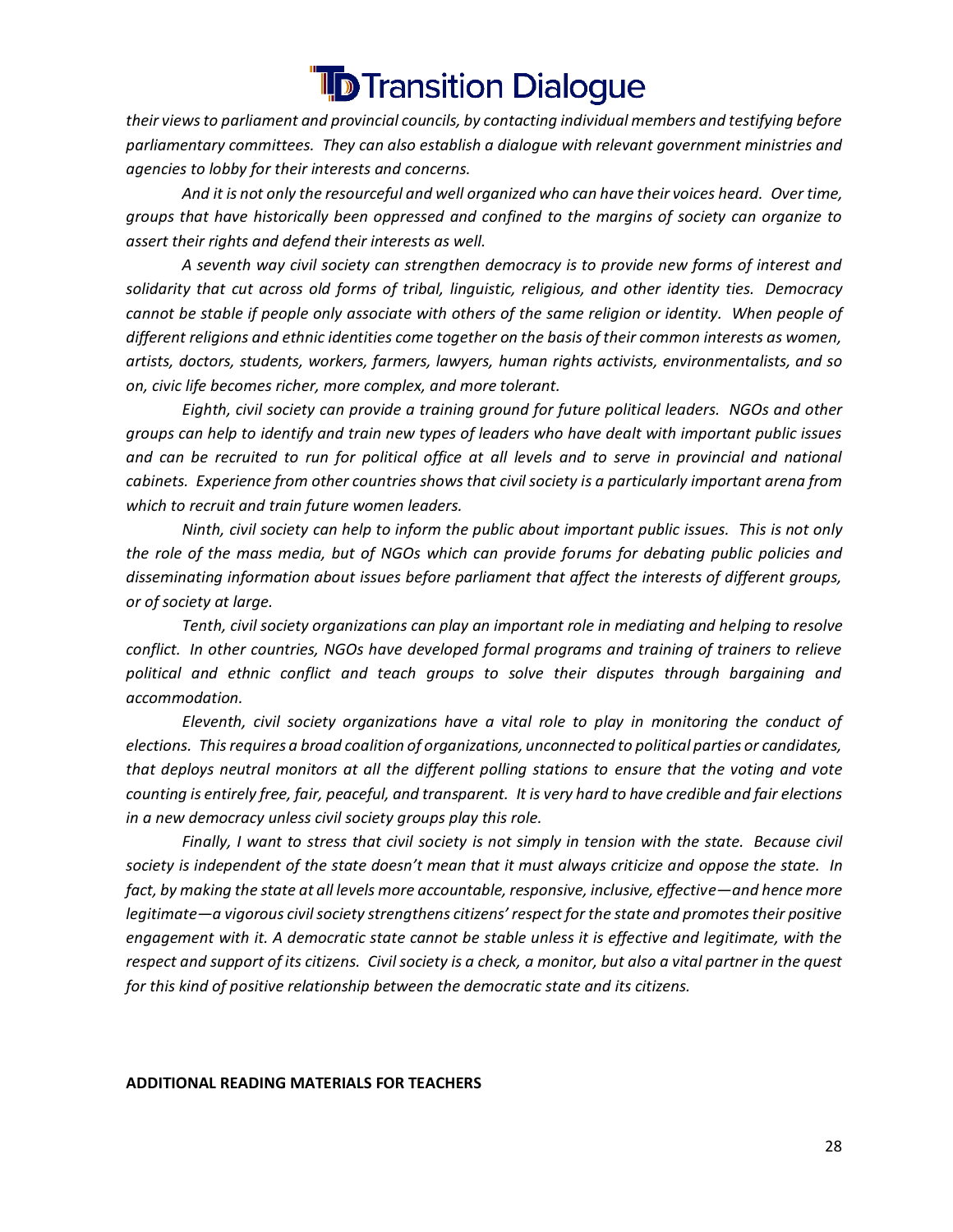One or Many? As far back as 1999, Jacques Rupnik noted that "the word 'postcommunism' has lost its relevance. The fact that Hungary and Albania, or the Czech Republic and Belarus, or Poland and Kazakhstan shared a communist past explains very little about the paths that they have taken since."4 This observation applies to postcommunist civil societies as well. They differ from country to country depending on how communist authorities used to treat the associational sphere, how much energy went into the building of new organizations after communism fell, how historical traditions vary, and how current political conditions line up. Postcommunist civil societies can range from assertive and robust to anemic and tightly state-constrained—they are certainly not all of one type. Expert evaluations back up this picture of staggering variance across the postcommunist region. The World Bank Governance Index shows that in the new EU members—especially Estonia, Poland, and Slovenia—civil society's organizational composition and role in providing citizens with voice and a way to hold governments accountable are not far behind West European standards, and ahead of Greece and Italy. The 2012 U.S. Agency for International Development report on the sustainability of civil society organizations awards good marks to the ex-communist EU members, with Estonia, Poland, and the Czech Republic topping the list. The Eurasian countries (Russia and the other ex-Soviet countries outside the Baltics and Central Asia) run behind, while the five post-Soviet republics of Central Asia bring up the rear.

Similarly, Freedom House's Nations in Transit 2013 study (which rates the strength of civil society on a scale of 1 to 7, with 1 being strongest) gives new EU members an average score of 1.95, with Poland achieving the best result (1.5). For the Balkans, the average score was 3.04. For the Eurasian states it was 5.28, with Turkmenistan and Uzbekistan sharing the dubious privilege of carding a worst-possible 7 each. In short, a systematic comparison of really existing postcommunist civil societies shows different patterns of transformation, diverging paths of organizational expansion, uneven influence on policy making, and growing intraregional disparities. These civil societies differ from one another along at least three crucial dimensions. The first has to do with the "constitution of public space." The most important single factor in determining how a given country's public space is constituted is the type of relationship that civil society has with the state (which includes the degree of access that civil society organizations have to the policy-making process). 50 Journal of Democracy The state and its agencies define the public space by making laws, by building (or failing to build) institutions, by protecting (or disregarding) rights and liberties, and by implementing policies that either empower or constrain civil society organizations. On the actions and inactions of states, therefore, hinge the health, composition, and capacity of civil society. States vary across the postcommunist space, and therefore so do civil societies. Although no postcommunist state seeks to ban all activity by autonomous civil society groups, Belarus, Turkmenistan, and Uzbekistan come close. As in the CEE region during the communist 1970s and 1980s, civil society faces severe repression. To the extent that it does exist, it tends to be incomplete and "dissident" in nature—again, not unlike what one would have seen in Czechoslovakia, Hungary, or Poland before 1989. In another, less severely authoritarian set of postcommunist countries, civil society is treated less harshly, but must cope with tangles of restrictions. Some organizations, especially new NGOs, are marginalized. Others (often with communist pedigrees) receive favors, including public money. The norm is a mix between state corporatism and a regime of arbitrary limits on registration procedures,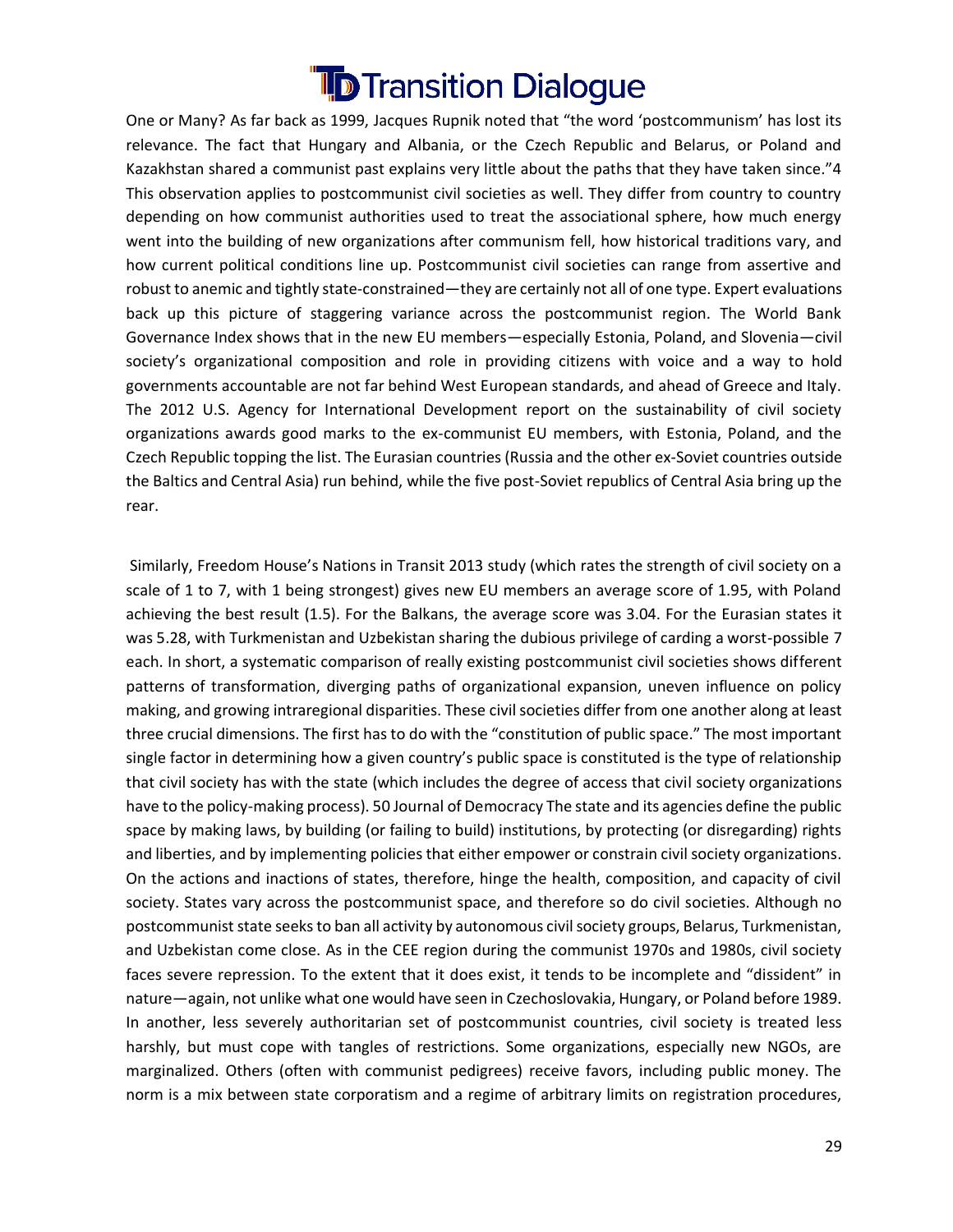funding, types of activity allowed, and international contacts. In Russia, to name a prominent example, such restrictions have grown in severity as many civil society groups have angered the Putin regime by organizing the protest movements of the last few years. In a third set of CEE countries—the new EU members—the rule of law guards civil society, whose organizations are free to take foreign help and receive support from both their own government's and the EU's funds. Here we catch sight of a picture that differs in no essential manner from what we see in the established liberal democracies of Western Europe. Moreover, in new member states civil society organizations often have formal roles in policy making and governance, especially at the local level. They may also lobby and use contention, though their effectiveness seldom if ever matches that of their West European counterparts.

#### [https://scholar.harvard.edu/files/ekiert/files/journal\\_of\\_democracy\\_2-14-2014\\_website\\_date.pdf](https://scholar.harvard.edu/files/ekiert/files/journal_of_democracy_2-14-2014_website_date.pdf)

Two questions dominate debates on civil society: 1) Is civil society necessary to undermine authoritarian rule and bring about regime change? 2) What impact does civil society have on government policies and democratic quality, particularly after regime change? The experiences of postcommunist countries shed light on both. In general, we agree with Philippe Schmitter that civil society's role in precipitating regime change is insignificant. Apart from Poland, there is no convincing evidence that organized civil society contributed to the communist collapse, although the defections of various associations, particularly at the moment of power transfer, were important. In 1989, several CEE countries experienced cascading cycles of mobilization—manifestations more of spontaneous rather than organized civil society—that tipped the balance against communism. That said, we hasten to note that several CEE countries (Poland, Czechoslovakia, Hungary, Slovenia, the Baltics) had consequential civil societies around the time of regime transition. Comparative study, moreover, shows that the stronger a country's civil society was around that time, the more likely that country was to achieve a higher quality of liberal democracy, to enjoy a faster and stronger recovery from the transition's economic dislocations, and to feature a lower level of social inequality years later. Yet not all forms of civil society mobilization under nondemocratic regimes help the rise of democracy, particularly if racist or radically nationalist activism is at the forefront (as in the former Yugoslavia). The postcommunist experience as a whole, however, attests to the positive and important role that civil society can play in democracy's consolidation. After twentyfive years of massive transformations, postcommunst civil societies have built often-impressive amounts of organizational capacity and political influence. This may be exerted through contention, voluntary activities, assorted consultative arrangements, or 56 Journal of Democracy all three. For example, Polish unions and farmers' groups have been able to defeat or delay many proposed economic and social reforms that they did not like. In other countries, including those that have had color revolutions, civil society organizations have resisted authoritarian reversals and uses of electoral fraud, holding even authoritarian rulers at least partly accountable. Case studies and anecdotal evidence suggest the significant impact that civil society organizations have had on the design and implementation of specific policies dealing with labor and the environment as well as rights for women and minorities (to say nothing of human rights more generally). What is most striking, however, is the disparity of paths and outcomes. Under authoritarian regimes (Belarus, Tajikistan, Turkmenistan, Uzbekistan), independent civil society organizations are thin on the ground, persecuted, and poorly institutionalized, often